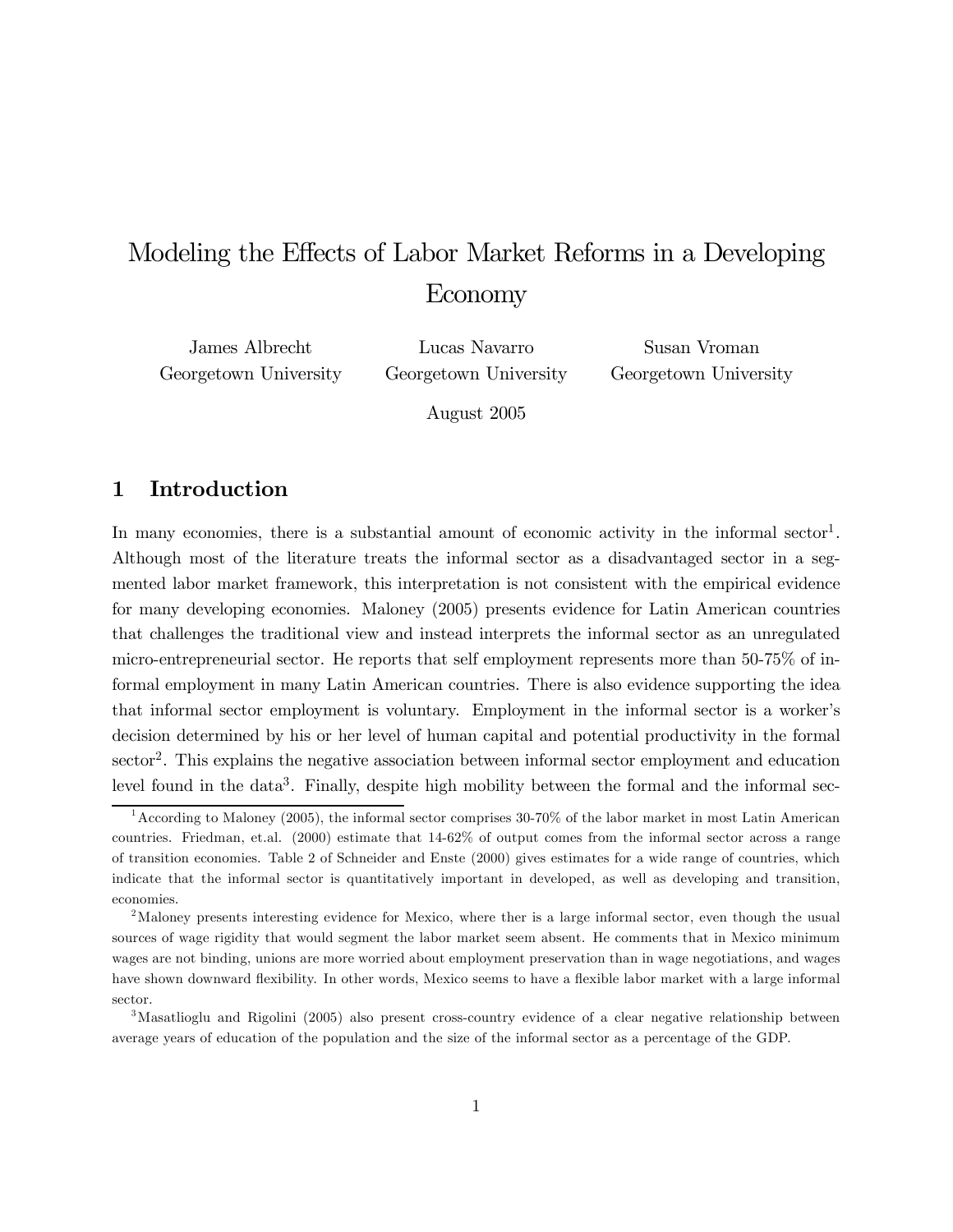tors, transitions from the former to the latter are less likely for the more highly educated (Maloney, 1999).

To summarize, the evidence suggests that (i) the informal sector is important, (ii) self employment represents the bulk of informality in many developing countries, (iii) workers' potential productivity, determined by the level of human capital, is the ultimate determinant of participation in the informal sector, (iv) there is significant mobility of workers between the formal and the informal sector, and (iv) there are economies with flexible labor markets and an important informal sector.

In this paper we construct a search and matching model that allows us to analyze the effects of labor market policies in an economy with a significant informal sector. There are some recent studies analyzing the effects of labor market and fiscal policies in models with search unemployment and an informal sector. Most of these share the view that the informal sector is illegal. Some papers focus on the effect of moral considerations on participation in the underground economy (Kolm and Larsen, 2003 and Fugazza and Jacques 2003), while others analyze the effect of monitoring and punishment on informality (Fugazza and Jacques (2003) and Boeri and Garibaldi (2005)). A distinctive aspect of our paper is that, consistent with the evidence in developing countries, we consider an unregulated informal sector. The informal sector is not necessarily an illegal sector, but rather one in which low-productivity workers decide to operate. In this sense our model is related to the macro literature introducing non-market production in growth models (Parente, Rogerson and Wright, 2000) and RBC models (Benhabib, Rogerson and Wright, 1991). The main idea of those papers is that introducing a home production sector improves the fit of RBC models or the explanation of cross-country differences in income. In this paper we abstract from growth and fluctuations considerations but instead focus on the effect of introducing an informal sector in a non-competitive labor market.

Our model is a substantial extension of Mortensen and Pissarides (1994), hereafter MP, a standard model for labor market policy analysis in a search and matching framework<sup>4</sup>. This model is particularly attractive because it includes endogenous job separations. Specifically, we extend MP by (i) adding an informal sector and (ii) allowing for worker heterogeneity. The second extension is what makes the first one interesting. We allow workers to differ in terms of what they are capable of producing in the formal (regulated) sector. All workers have the option to take up informal sector opportunities as these come along, and all workers are equally productive in that  ${\rm sector}^5$ , but some

<sup>&</sup>lt;sup>4</sup>There is a substantial literature that analyzes the equilibrium effects of labor market policies using a search and matching framework. An interesting reference is Mortensen and Pissarides (2003).

<sup>&</sup>lt;sup>5</sup>We have not considered in our model that being self employed involves a large risk. The empirical evidence suggests that the income generated in the informal sector is highly uncertain. This reflects the high rate of job/firm creation and destruction in that sector.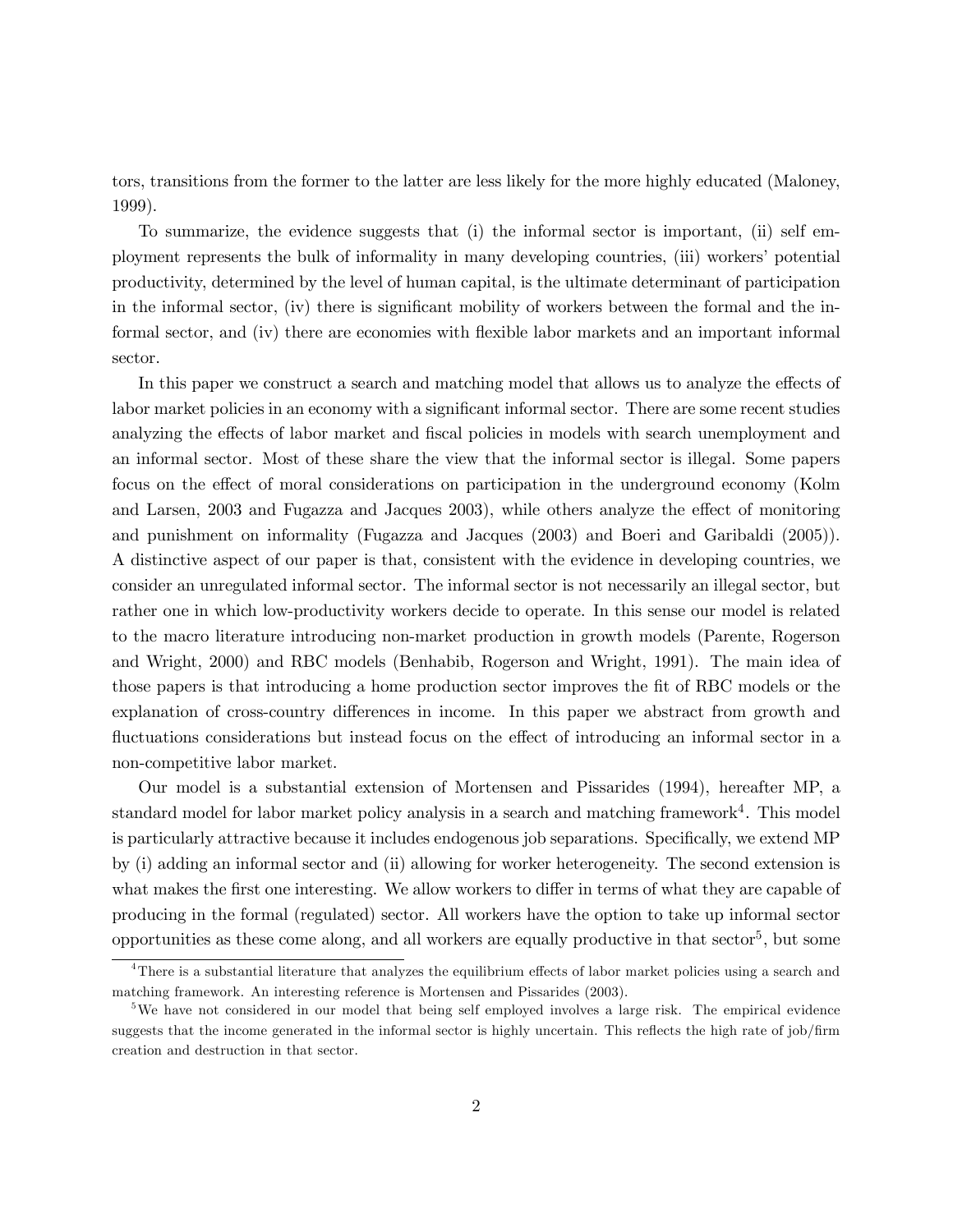workers — those who are most productive in formal-sector employment — will reject informal-sector work in order to wait for a formal-sector job. Similarly, the least productive workers are shut out of the formal sector. Labor market policy, in addition to its direct effects on the formal sector, changes the composition of worker types in the two sectors. A policy change can disqualify some workers from formal-sector employment; similarly, some workers accept informal-sector work who would not have done so earlier. Labor market policy thus affects the mix of worker types in the two sectors. These compositional effects, along with the associated distributional implications, are what our heterogeneous-worker extension of MP buys<sup>6</sup>.

The basic MP model can be summarized as follows. First, there are frictions in the process of matching unemployed workers and vacant jobs. These frictions are modelled using a matching function  $m(\theta)$ , where  $m(\theta)$  is the rate at which unemployed workers find work and  $\theta = v/u$ , i.e., the ratio of vacancies to unemployment, is interpreted as labor market tightness. Second, when an unemployed worker and a vacancy meet, they match if and only if the joint surplus from matching exceeds the sum of the values they would get were they to continue unmatched. This joint surplus is then split using a Nash bargaining rule. Third, there is free entry of vacancies, so  $\theta$  is determined by the condition that the value of a maintaining a vacancy equal zero. Fourth  $-$  and this is the defining innovation of  $MP$  – the rate of job destruction is endogenous. Specifically, when a worker and a firm start their relationship, match productivity is at its maximum level. Shocks then arrive at an exogenous Poisson rate, and with each arrival of a shock, a new productivity value is drawn from an exogenous distribution (and the wage is renegotiated accordingly). The productivity of a match can go up or down over time, but it can never exceed its initial level. When productivity falls below an endogenous reservation value,  $R$ , the match ends.  $R$  is determined by the condition that the value of continuing the match equal the sum of values to the two parties of remaining unmatched. Labor market tightness,  $\theta$ , and the reservation productivity, R, are the key endogenous variables in MP. Firms create more vacancies ( $\theta$  is higher), the longer matches last on average (the lower is R); and matches break up more quickly (the higher is  $R$ ), the better are workers' outside options (the higher is  $\theta$ ). Equilibrium, a  $(\theta, R)$  pair, is determined by the intersection of a job-creation schedule  $(\theta$  as a decreasing function of R) and a job-destruction schedule (R as an increasing function of  $\theta$ ).

Our innovation is to assume that workers differ in their maximum productivities in formal-

 $6Dolado$ , Jansen and Jimenez (2005) is a closely related paper. They construct a frictional labor market à la MP to analyze the effect of targeted severance taxes. Firms are homogeneous and they can fill their vacancies with either high or low-skill workers (the fraction of workers of each type is given). When a worker and a firm with a vacancy meet, they realize the productivity of the match that is a random draw in [0,1]. It is assumed that the distribution of productivity for high-skill workers stochastically dominates the one for low-skill workers. Production takes place if the realization of productivity is above a threshold.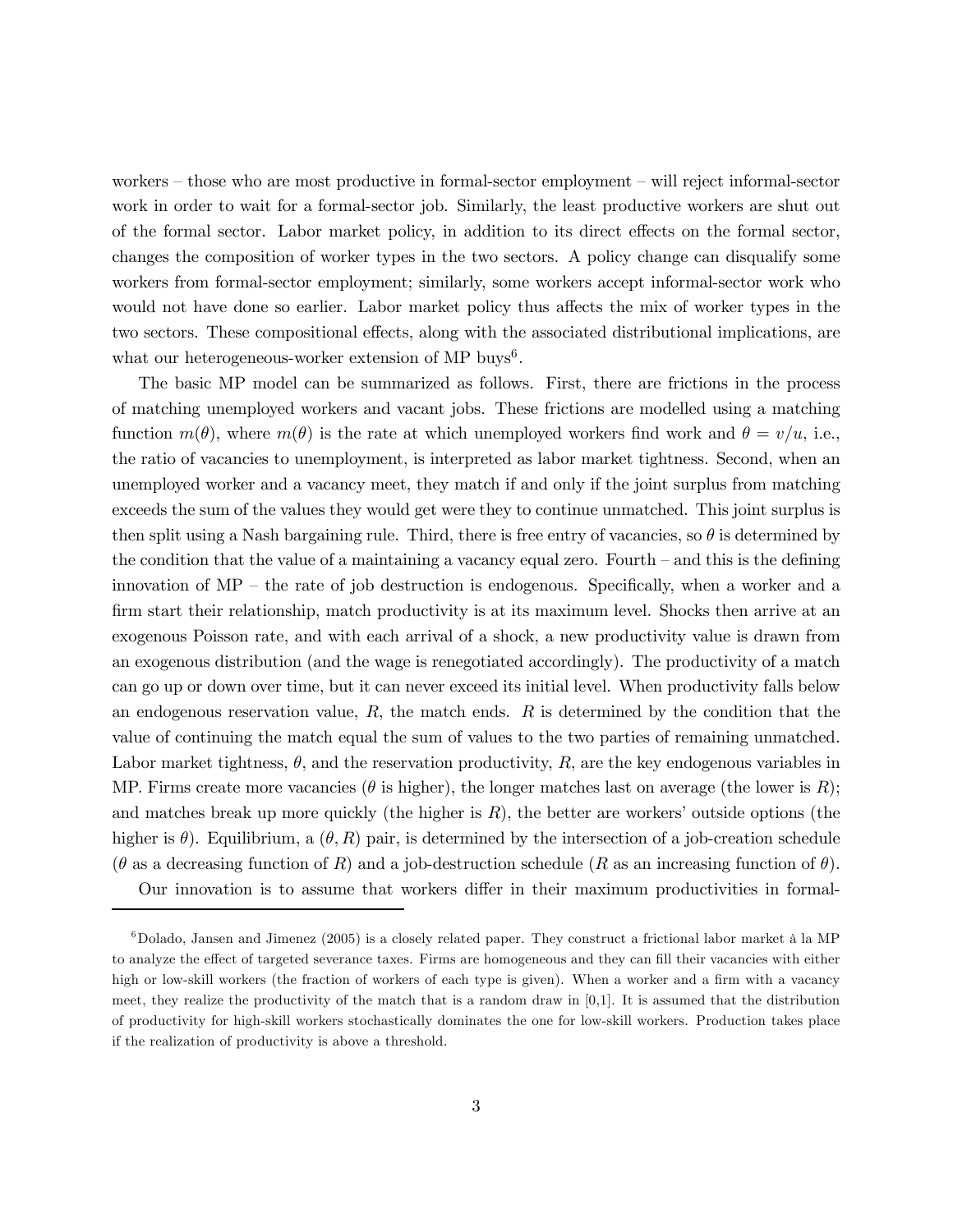sector jobs. In particular, we assume that maximum productivity ("potential") is distributed across a continuum of workers of measure one according to a continuous distribution function  $F(y)$ ,  $0 \le y \le 1$ . Workers with a high value of y start their formal-sector jobs at a high level of match productivity; workers with lower values of  $y$  start at lower levels of match productivity. As in MP, job destruction is endogenous in our model. Productivity in each match varies stochastically over time, and eventually the match is no longer worth maintaining. The twist in our model is that different worker types have different reservation productivities; that is, instead of a single reservation productivity,  $R$ , to be determined in equilibrium, there is an equilibrium reservation productivity schedule,  $R(y)^7$ .

The connection between our assumption about worker heterogeneity and our interest in the informal sector is as follows. We assume that the unemployed encounter informal-sector opportunities at an exogenous Poisson rate  $\alpha$ ; correspondingly, informal-sector jobs end at exogenous Poisson rate  $\delta$ . Any informal-sector opportunity, if taken up, produces output at flow rate  $y_0$ , all of which goes to the worker. There is, however, a cost to taking one of these jobs; namely, we assume that informal-sector employment precludes search for a formal-sector job. This cost is, of course, increasing in y. The decision about whether or not to accept an informal-sector job thus depends on a worker's type. Workers with particularly low values of y take informal-sector jobs but not formal-sector jobs. The fact that these workers can spend some of their time in informal-sector employment makes them unqualified for formal-sector jobs. For each of these workers, the value of waiting for an informal-sector opportunity exceeds the expected surplus that he or she would generate by taking a formal-sector job. These "low-productivity" workers are indexed by  $0 \le y \le y^*$ . Workers with intermediate values of  $y$ , "medium-productivity workers," find it worthwhile to take up informal-sector opportunities but are nonetheless still qualified for formal-sector jobs. These workers are indexed by  $y^* \leq y \leq y^{**}$ . Finally, workers with high values of y, "high-productivity" workers," reject informal-sector opportunities in order to continue searching for formal-sector jobs. These workers are indexed by  $y^{**} \leq y < 1$ . The cutoff values,  $y^*$  and  $y^{**}$ , are endogenous and are influenced by labor market policy.

We solve the model numerically and perform several policy experiments. We find that a severance tax dramatically reduces the rate at which workers find formal sector jobs, but, at the same time, also greatly increases the average employment duration in the formal sector. There are also compositional effects, viz, fewer workers reject formal sector jobs and fewer workers reject informal sector jobs. Unemployment among high-productivity workers falls substantially leading to a fall in

In Dolado et al  $(2005)$ , given that the productivity of a match varies in [0,1] there are common reservation and threshold productivities within the same group of workers. The differences in productivities between the two types of workes is determined, ceteris paribus, by the assumption that the distribution of productivity for high-skill workers stochastically dominates the one for low-skill workers.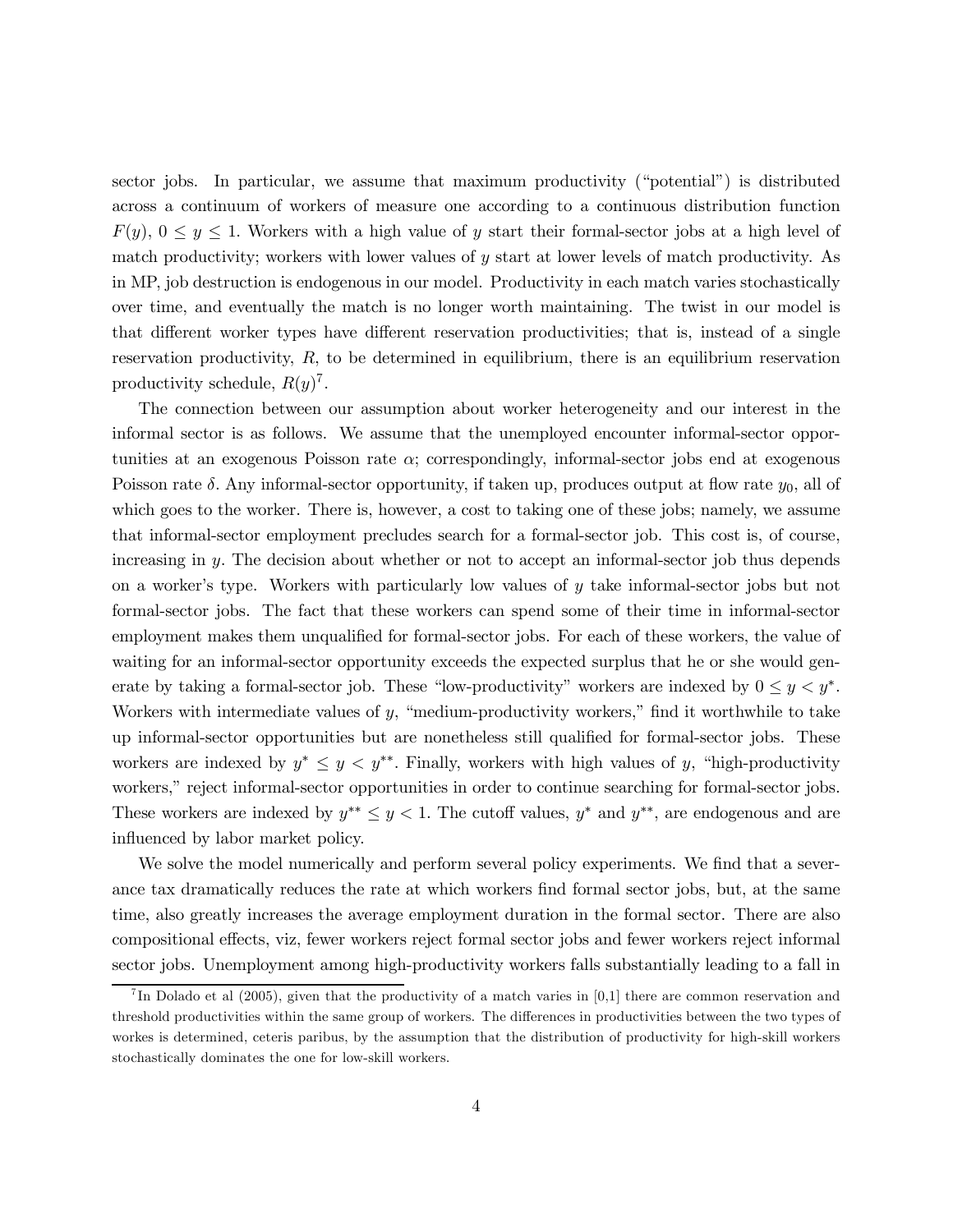aggregate unemployment. Both net output and average productivity decrease. A payroll tax has somewhat different effects. It also reduces the rate at which workers find formal sector jobs, but, unlike a severance tax, it decreases average employment duration in the formal sector. Again, there are compositional effects. As with the severance tax, fewer workers reject the informal sector, but now more workers also reject the formal sector. Unemployment among high-productivity workers increases as does aggregate unemployment. Average productivity in the formal sector rises and net output falls.

In the next two sections, we give the details of our model. In Section 2, we derive the basic equations of the model and prove the existence of a unique equilibrium. Then, in Section 3, we work out the implications of the model for the distributions of productivity and wages across workers in formal-sector jobs and examine how these vary with changes in policy parameters. Section 4 is devoted to our simulations. These simulations give a qualitative sense of the properties of our model as well as a quantitative sense for the impact of labor market policy. Finally, Section 5 concludes.

## 2 Basic Model

We consider a model in which workers can be in one of three states: (i) unemployed, (ii) employed in the informal sector, or (iii) employed in the formal sector. Unemployment is the residual state in the sense that workers whose employment in either an informal- or a formal-sector job ends flow back into unemployment. Unemployed workers receive b, which is interpreted as the flow income equivalent to the value of leisure. The unemployed look for job opportunities. Formalsector opportunities arrive at endogenous rate  $m(\theta)$ , and informal-sector opportunities arrive at exogenous rate  $\alpha$ . Not all of these opportunities are taken up. For low-productivity workers – those with  $y < y^*$  – it is not worthwhile to take formal-sector jobs, and for high-productivity workers – those with  $y>y^{**}$  – informal-sector jobs are not worth taking. These cutoff values,  $y^*$  and  $y^{**}$ , are endogenous and determine the relative sizes of the informal and formal sectors.

In the informal sector, a worker receives flow income  $y_0$ , where  $y_0 > b$ . As mentioned above, opportunities to work in the informal sector arrive to the unemployed at Poisson rate  $\alpha$ . Employment in this sector ends at Poisson rate  $\delta$ . We assume that employment in the informal sector precludes search for a formal-sector job; i.e., there are no direct transitions from the informal to the formal sector.<sup>8</sup> Since formal-sector output depends on a worker's type, this means that the most productive workers (those with  $y>y^{**}$ ) will not take up opportunities to work in the informal sector. These

<sup>8</sup>Alternatively, one could assume that workers in informal-sector jobs can search for formal-sector opportunities but less effectively than if they were unemployed.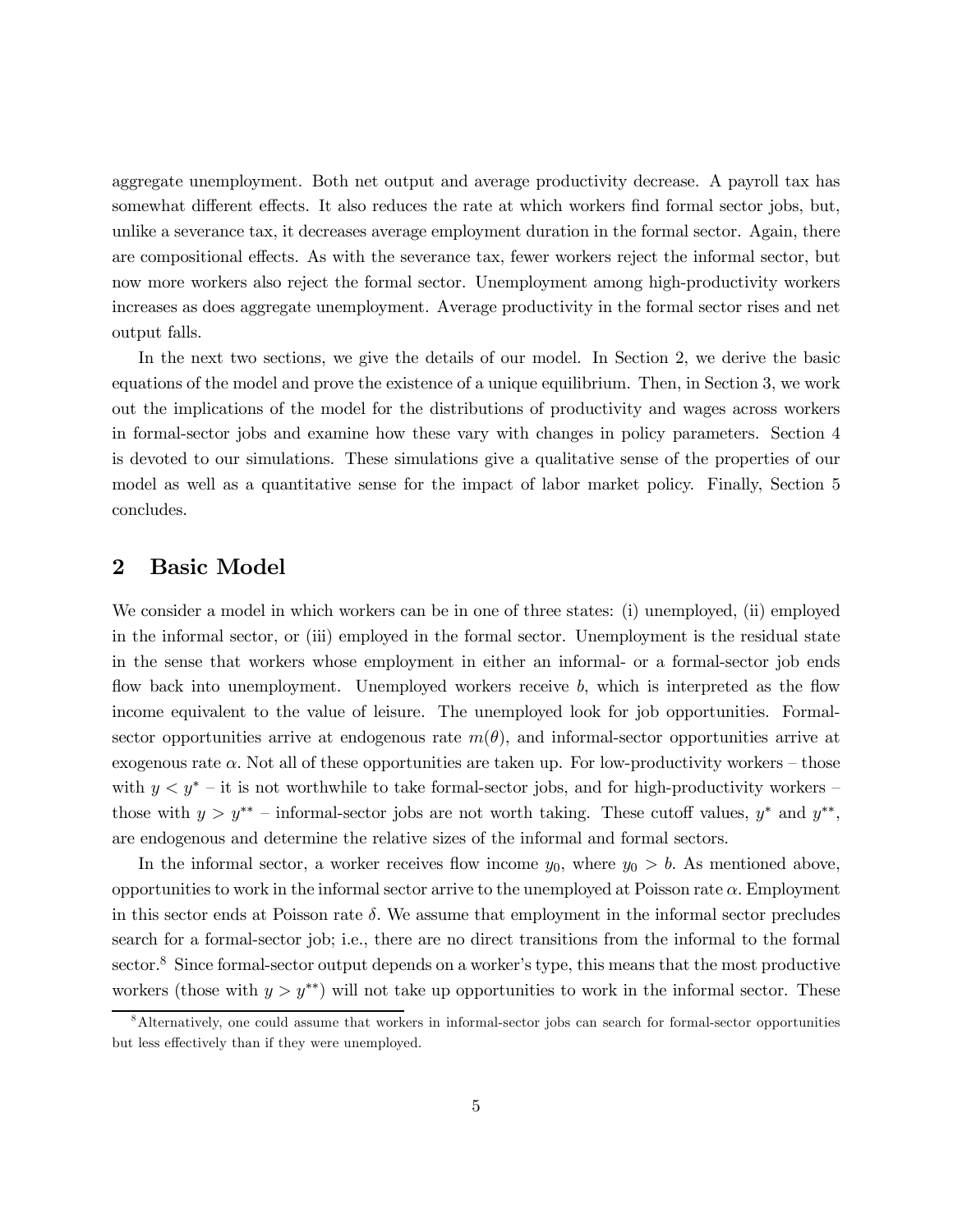workers prefer to remain unemployed in hopes of receiving a formal-sector offer.

A worker's output in a formal-sector job depends on his or her type. Formal-sector matches initially produce at the worker's maximum potential productivity level y. Thereafter, as in MP, productivity shocks arrive at Poisson rate  $\lambda$ , which change the match productivity. These shocks are iid draws from a continuous distribution  $G(x)$ , where  $0 \le x \le 1$ . There are three possibilities to consider. First, if the realized value of a draw  $x$  is sufficiently low, it is in the mutual interest of the worker and the firm to end the match. Here "sufficiently low" is defined in terms of an endogenous reservation productivity,  $R(y)$ , which depends on the worker's type. Thus, with probability  $G(R(y))$ , a shock ends the match. Second, if  $R(y) \le x \le y$ , the productivity of the match changes to x. That is, with probability  $G(y) - G(R(y))$ , the match continues after a shock, but at the new level of productivity. Finally, if the draw is such that  $x > y$ , we assume that the productivity of the match reverts to y. That is, with probability  $1 - G(y)$ , the match continues after a shock, but the productivity of the match is reset to its maximum value.<sup>9</sup>

The surplus from a formal-sector match is split between worker and firm using a Nash bargaining rule with an exogenous worker share,  $\beta$ . This surplus depends both on the current productivity of the match,  $y'$ , and on the worker's type, y. As in MP, we assume the wage is renegotiated whenever match productivity changes.

#### 2.1 Value functions

The worker side of the model is thus summarized by the value functions

$$
rU(y) = b + \alpha \max [N_0(y) - U(y), 0] + m(\theta) \max [N_1(y, y) - U(y), 0]
$$
  
\n
$$
rN_0(y) = y_0 + \delta (U(y) - N_0(y))
$$
  
\n
$$
rN_1(y', y) = w(y', y) + \lambda G(R(y)) (U(y) - N_1(y', y))
$$
  
\n
$$
+ \lambda \int_{R(y)}^{y} (N_1(x, y) - N_1(y', y)) g(x) dx + \lambda (1 - G(y)) (N_1(y, y) - N_1(y', y)),
$$

where  $U(y)$  is the value of unemployment,  $N_0(y)$  is the value of informal-sector employment, and  $N_1(y', y)$  is the value of formal-sector employment in a job with current productivity level y', all of the above for a worker of type y.

Next, consider the vacancy-creation problem faced by a formal-sector firm. Let  $V$  be the value of creating a formal-sector vacancy, and let  $J(y', y)$  be the value of employing a worker of type y in

<sup>&</sup>lt;sup>9</sup>Two alternative assumptions that we considered are: (i) if a shock is drawn such that  $x > y$ , the productivity of the match remains where it is rather than reverting to y and (ii) shocks are drawn randomly over  $[0, y]$  rather than  $[0, 1].$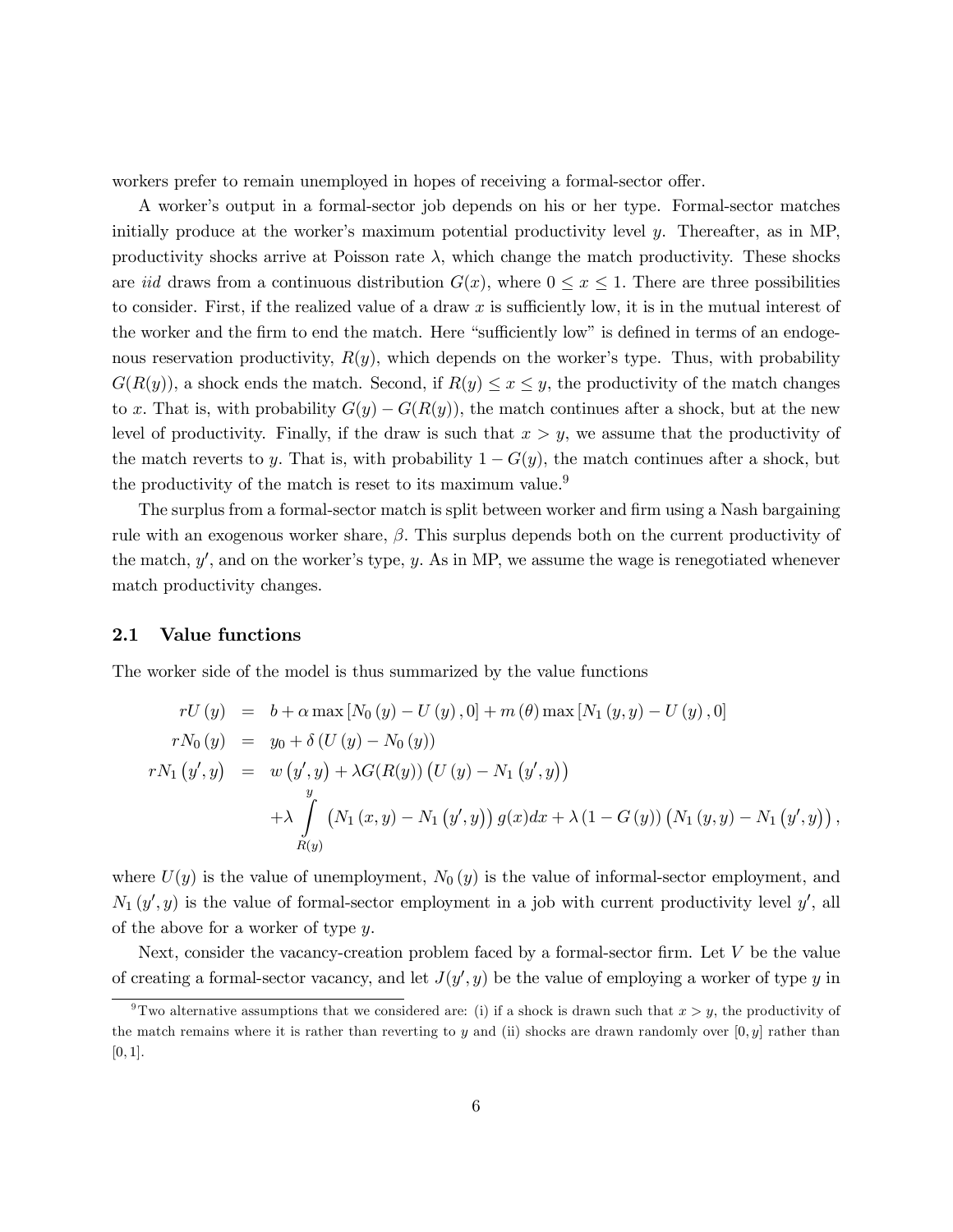a match with current productivity  $y'$ . The latter value can be written as

$$
rJ(y',y) = y' - w(y',y) (1 + t) + \lambda G(R(y)) (V - J(y',y) - s)
$$
  
+ 
$$
\lambda \int_{R(y)} (J(x,y) - J(y',y)) g(x) dx + \lambda (1 - G(y)) (J(y,y) - J(y',y)).
$$

This expression can be understood as follows. A firm that employs a worker of type y in a match of productivity y' receives flow output y' and pays a wage (inclusive of a payroll tax) of  $w(y', y)(1 + t)$ . At rate  $\lambda$ , a productivity shock arrives. With probability  $G(R(y))$ , the job ends, in which case the firm suffers a capital loss of  $V - J(y', y)$  and pays a separation tax of s. If the realized shock x falls in the interval  $[R(y), y]$ , the job's value changes from  $J(y', y)$  to  $J(x, y)$ . Finally, with probability  $1 - G(y)$ , the shock resets the job's value of employing a worker of type y to its maximum level,  $J(y, y)$ .

The value of a vacancy is defined by

$$
rV = -c + \frac{m(\theta)}{\theta} E \left[ \max[J(y, y) - V, 0] \right].
$$

This expression reflects the assumption that match productivity initially equals the worker's type. A vacancy, however, does not know in advance what type of worker it will meet. It may, for example, meet a worker of type  $y < y^*$ , in which case it is not worth forming the match. If the worker is of type  $y \geq y^*$ , the match forms, but the job's value depends, of course, on the worker's type. Finally, note that in computing the expectation, we need to account for contamination in the unemployment pool. That is, the distribution of y among the unemployed will, in general, differ from the corresponding population distribution. We deal with this complication below in the subsection on steady-state conditions.

As usual in this type of model, the fundamental equilibrium condition is the one given by free entry of vacancies, i.e.,  $V = 0$ . Equation (5), with  $V = 0$ , determines the equilibrium value of labor market tightness. The other endogenous objects of the model, namely, the wage schedule,  $w(y', y)$ , the reservation productivity schedule,  $R(y)$ , and the cutoff values,  $y^*$  and  $y^{**}$ , can all be expressed in terms of  $\theta$ .

#### 2.2 Wage Determination

We use the Nash bargaining assumption with an exogenous share parameter  $\beta$  to derive the wage function. Given  $V = 0$ , the wage for a worker of type y on a job producing at level y' solves

$$
\max_{w(y',y)} [N_1(y',y) - U(y)]^{\beta} J(y',y)^{1-\beta}.
$$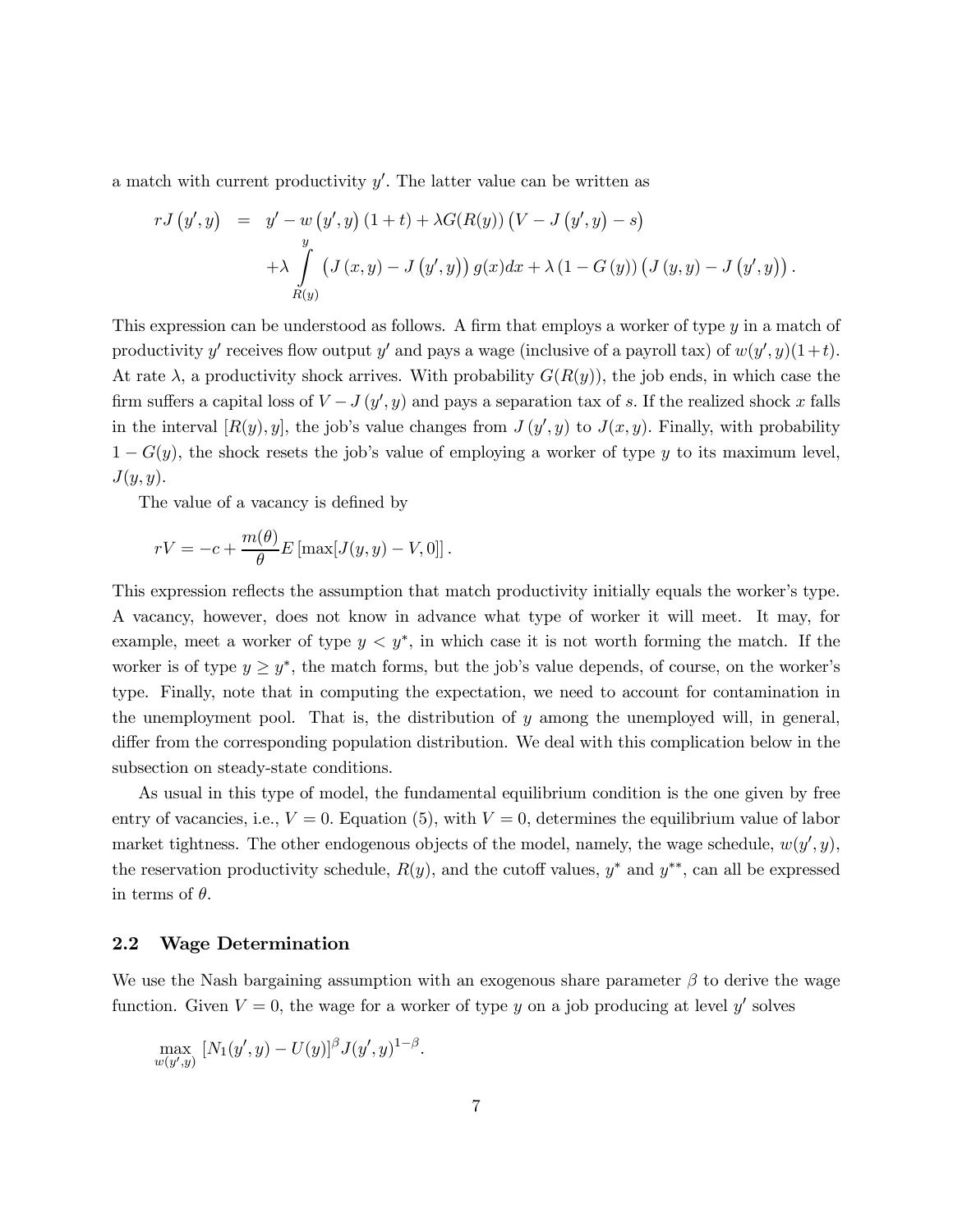It is relatively straightforward to verify that

$$
w(y', y) = \frac{\beta(y' - \lambda G(R(y))s) + (1 - \beta)(1 + t) r U(y)}{1 + t}.
$$

Note that the wage is a weighted sum of the current output (less the expected instantaneous capital loss) and the worker's continuation value. Were workers homogeneous, this would reduce to the expression in MP amended to include a severance payment and a payroll tax.

#### 2.3 Reservation Productivity

Filled jobs are destroyed when a sufficiently unfavorable productivity shock is realized. The reservation productivity  $R(y)$  is defined by

$$
N_1(R(y), y) - U(y) + J(R(y), y) = -s.
$$

Given the surplus sharing rule, this is equivalent to

$$
J(R(y), y) = -s.
$$

Substitution gives

$$
R(y) = (1+t)rU(y) - \frac{s[r + \lambda\beta G(R(y))] }{1-\beta} - \frac{\lambda}{r+\lambda} \int_{R(y)}^{y} [1 - G(x)] dx.
$$
 (1)

For any fixed value of y, this is analogous to the reservation productivity in MP. Since  $U(y)$  is increasing in  $\theta$  for all workers who take formal-sector jobs, equation (1) defines an upward-sloping "job-destruction" locus in the  $(\theta, R(y))$  plane.

An interesting question is how the reservation productivity varies with  $y$ . On the one hand, the higher is a worker's maximum potential productivity, the better are her outside options. That is,  $U(y)$  is increasing in y. This suggests that  $R(y)$  should be increasing in its argument. On the other hand, a "good match gone bad" retains its upside potential. The final term in equation (1), which can be interpreted as a labor-hoarding effect, is decreasing in y. This suggests that  $R(y)$  should be decreasing in y. As will be seen below once we solve for  $U(y)$ , which of these terms dominates depends on parameters.

#### 2.4 Unemployment values and cutoff productivities

Workers with  $y < y^*$  only work in the informal sector, workers with  $y^* \leq y \leq y^{**}$  accept both informal-sector and formal-sector jobs, and workers with  $y>y^*$  accept only formal-sector jobs. Thus  $y^*$  is defined by the condition that a worker with productivity  $y = y^*$  be indifferent between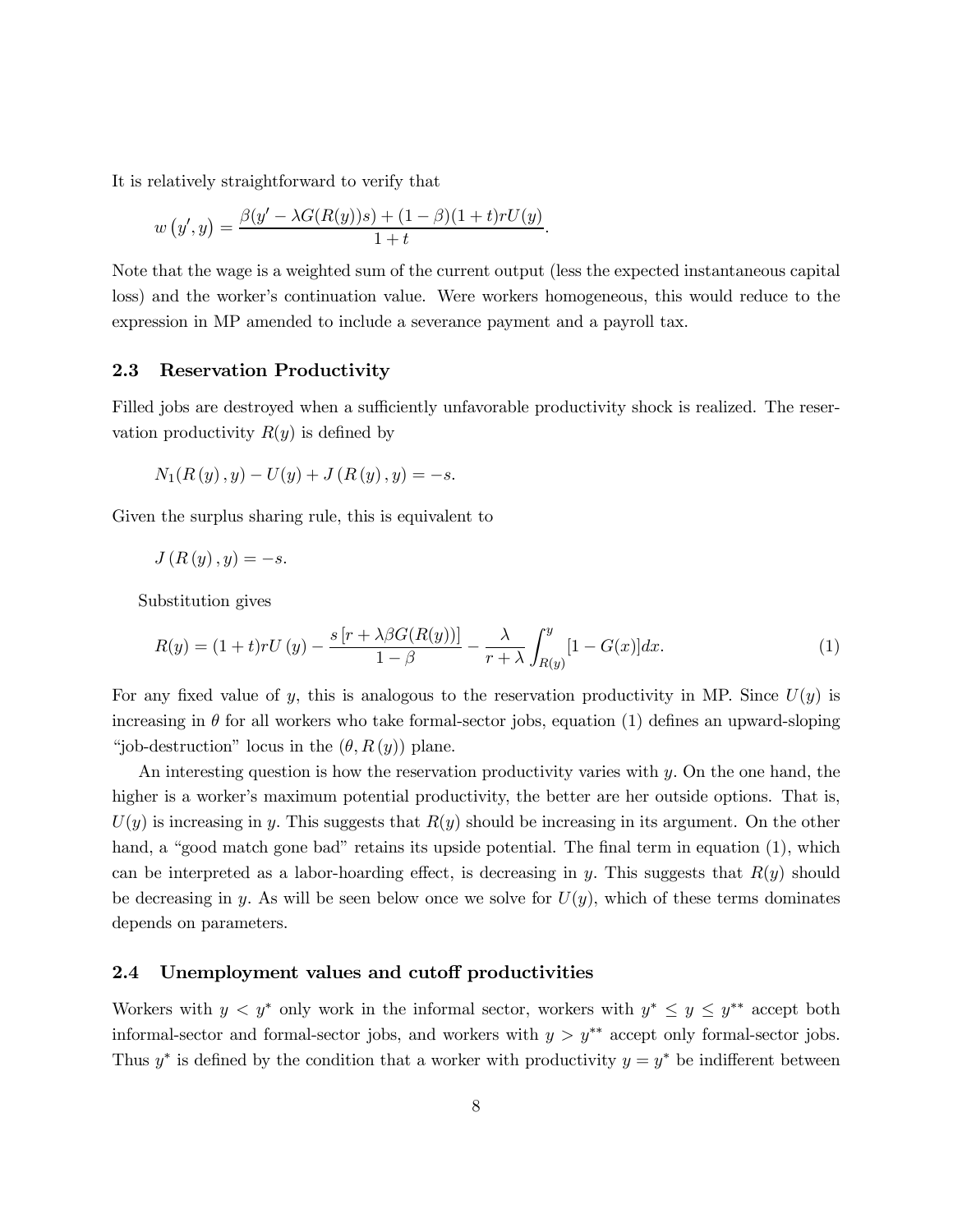unemployment and a formal-sector offer, and  $y^{**}$  is defined by the condition that a worker with productivity  $y = y^{**}$  be indifferent between unemployment and an informal-sector offer.

Consider a worker with  $y^* \leq y \leq y^{**}$ . The value of unemployment for this worker is given by

$$
rU(y) = b + \alpha [N_0(y) - U(y)] + m(\theta) [N_1(y, y) - U(y)].
$$

The condition that  $N_1(y^*, y^*) = U(y^*)$  then implies

$$
rU(y^*) = b + \alpha [N_0(y^*) - U(y^*)]
$$

and substitution gives

$$
rU(y^*) = \frac{b(r+\delta) + \alpha y_0}{r + \alpha + \delta}.
$$

(Note  $rU(y^*)$  takes this value for all  $y \leq y^*$ .) Setting this equal to  $N_1(y^*, y^*)$  gives

$$
y^* = (1+t)\frac{b(r+\delta) + \alpha y_0}{r+\alpha+\delta} + \lambda G\left(R\left(y^*\right)\right)s - \frac{\lambda}{r+\lambda}\int_{R\left(y^*\right)}^{y^*} \left(1 - G\left(x\right)\right)dx. \tag{2}
$$

Note that since  $R(y)$  is increasing in  $\theta$ ,  $y^*$  is also increasing in  $\theta$ .

Similarly, the condition that  $N_0(y^{**}) = U(y^{**})$  implies that at  $y = y^{**}$ 

$$
rU(y^{**}) = b + m(\theta) [N_1(y^{**}, y^{**}) - U(y^{**})].
$$

Setting  $U(y^{**}) = N_0(y^{**})$  implies that  $rU(y^{**}) = y_0$  and substitution gives

$$
N_1(y^{**}, y^{**}) = \frac{(r + m(\theta))y_0 - rb}{rm(\theta)}.
$$

Substituting the value function for  $N_1(y^{**}, y^{**})$  and solving gives

$$
y^{**} = (1+t)\frac{(y_0 - b)(r + \lambda) + m(\theta)\beta y_0}{m(\theta)\beta} + \lambda G(R(y^{**}))s - \frac{\lambda}{r + \lambda}\int_{R(y^{**})}^{y^{**}} [1 - G(x)]dx
$$
\n(3)

While  $rU(y)$  was shown to have simple forms at  $y \leq y^*$  and at  $y^{**}$ , it is more complicated at other values of y. For  $y^* \leq y < y^{**}$ , we have

$$
rU(y) = \frac{\left[b\left(r+\delta\right)+\alpha y_0\right]\left(r+\lambda\right)+\frac{\left(r+\delta\right)m(\theta)\beta}{1+t}\left\{y-\lambda G(R(y))s+\frac{\lambda}{r+\lambda}\int_{R(y)}^y[1-G(x)]dx\right\}}{\left(r+\alpha+\delta\right)\left(r+\lambda\right)+\left(r+\delta\right)m(\theta)\beta}
$$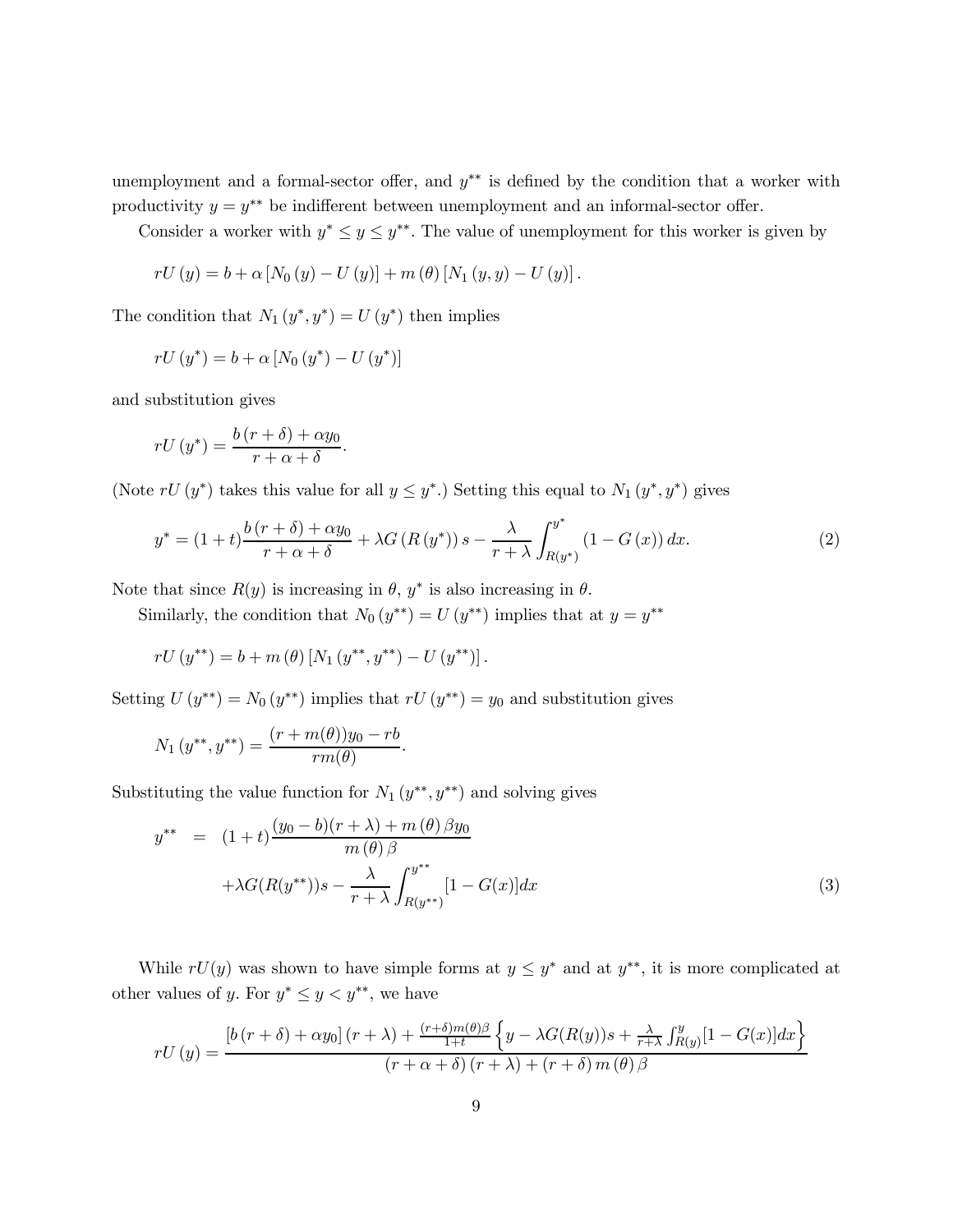and for  $y \geq y^{**}$ , we have

$$
rU(y) = \frac{b(r+\lambda) + \frac{m(\theta)\beta}{1+t} \left\{y - \lambda G(R(y))s + \frac{\lambda}{r+\lambda} \int_{R(y)}^y [1 - G(x)]dx\right\}}{r+\lambda + m(\theta)\beta}.
$$

Note that the two expressions would be identical if the informal sector did not exist, that is, were  $\alpha = \delta = 0.$ 

Given the expression for  $R(y)$  (equation 1), the differing forms for  $rU(y)$  mean that the form of  $R(y)$  differs for high and intermediate productivity workers. For any fixed value of  $\theta$ , equation (1) has a unique solution for  $R(y)$ . One can also check, given a unique schedule  $R(y)$ , that equations (2) and (3) imply unique solutions for the cutoff values,  $y^*$  and  $y^{**}$ , respectively.

#### 2.5 Steady-State Conditions

The model's steady-state conditions allow us to solve for the unemployment rates,  $u(y)$ , for the various worker types. Let  $u(y)$  be the fraction of time a worker of type y spends in unemployment. let  $n_0(y)$  be the fraction of time that a worker of type y spends in informal-sector employment, and let  $n_1(y)$  be the fraction of time a worker of type y spends in formal-sector employment. Of course,  $u(y) + n_0(y) + n_1(y) = 1.$ 

Workers of type  $y < y^*$  flow back and forth between unemployment and informal-sector employment. There is thus only one steady-state condition for these workers, namely, the flows out of and into unemployment must be equal,

$$
\alpha u(y) = \delta(1 - u(y)).
$$

For  $y < y^*$  we thus have

$$
u(y) = \frac{\delta}{\delta + \alpha}
$$
  
\n
$$
n_0(y) = \frac{\alpha}{\delta + \alpha}
$$
  
\n
$$
n_1(y) = 0.
$$
\n(4)

There are two steady-state conditions for workers with  $y^* \leq y \leq y^{**}$ , (i) the flow out of unemployment to the informal sector equals the reverse flow and (ii) the flow out of unemployment into the formal sector equals the reverse flow,

$$
\alpha u(y) = \delta n_0(y)
$$
  

$$
m(\theta) u(y) = \lambda G(R(y))(1 - u(y) - n_0(y)).
$$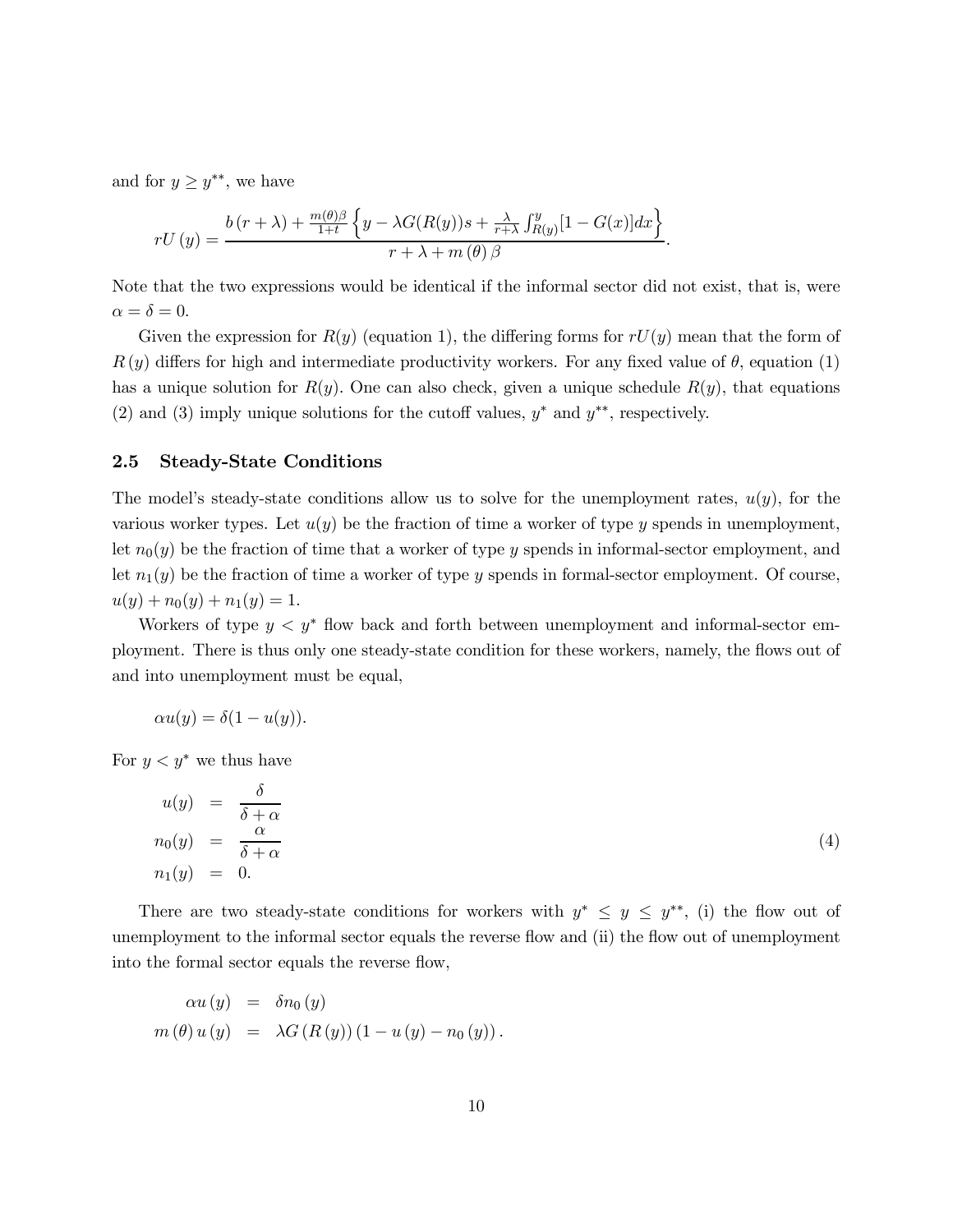Combining these conditions gives

$$
u(y) = \frac{\delta \lambda G(R(y))}{\lambda (\delta + \alpha) G(R(y)) + \delta m(\theta)}
$$
  
\n
$$
n_0(y) = \frac{\alpha \lambda G(R(y))}{\lambda (\delta + \alpha) G(R(y)) + \delta m(\theta)}
$$
  
\n
$$
n_1(y) = \frac{\delta m(\theta)}{\lambda (\delta + \alpha) G(R(y)) + \delta m(\theta)}
$$
\n(5)

for  $y^* \leq y \leq y^{**}$ .

Finally for workers with  $y>y^**$  there is again only one steady-state condition, namely, that the flow from unemployment to the formal sector equals the flow back into unemployment, i.e.,

$$
m(\theta) u(y) = (1 - u(y)) \lambda G(R(y)).
$$

This implies

$$
u(y) = \frac{\lambda G(R(y))}{\lambda G(R(y)) + m(\theta)}
$$
  
\n
$$
n_0(y) = 0
$$
  
\n
$$
n_1(y) = \frac{m(\theta)}{\lambda G(R(y)) + m(\theta)}
$$
\n(6)

for  $y>y^{**}$ .

Total unemployment is obtained by aggregating across the population.

$$
u = \int_0^{y^*} u(y) f(y) dy + \int_{y^*}^{y^{**}} u(y) f(y) dy + \int_{y^{**}}^1 u(y) f(y) dy.
$$

#### 2.6 Equilibrium

Finally, we use the free-entry condition to close the model and determine equilibrium labor market tightness. Setting  $V = 0$  we have

$$
c = \frac{m(\theta)}{\theta} E \left[ \max[J(y, y), 0] \right].
$$

To determine the expected value of meeting a worker, we need to account for the fact that the density of types among unemployed workers is contaminated. Let  $f_u(y)$  denote the density of types among the unemployed. Using Bayes Law,

$$
f_u(y) = \frac{u(y)f(y)}{u}.
$$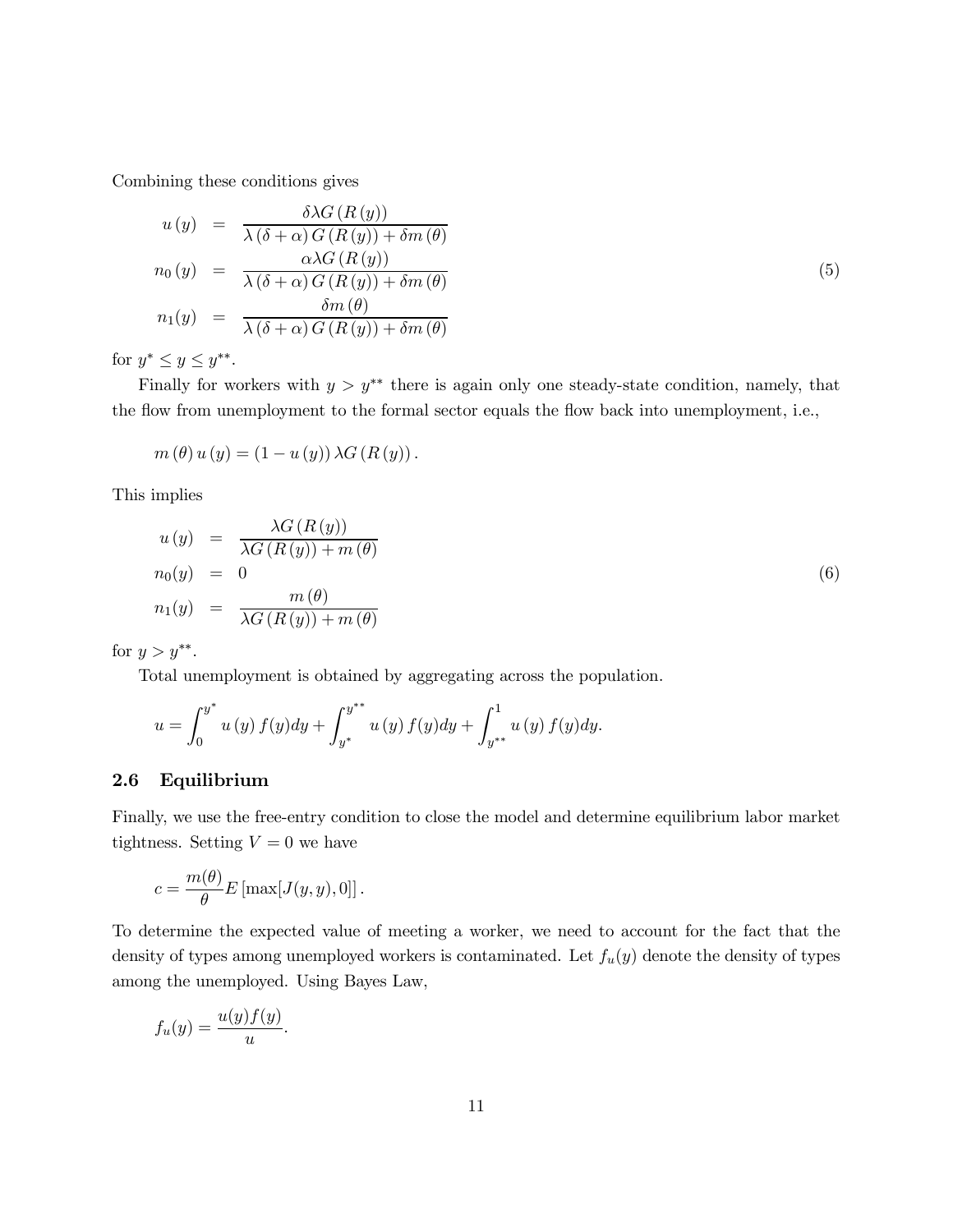The free-entry condition can thus be rewritten as

$$
c = \frac{m(\theta)}{\theta} \int_{y^*}^1 J(y, y) \frac{u(y)}{u} f(y) dy.
$$

After substitution, the free-entry condition becomes

$$
c = \frac{m(\theta)}{\theta} \left(1 - \beta\right) \int_{y^*}^1 \left(\frac{y - R(y)}{r + \lambda} - \frac{s}{1 - \beta}\right) \frac{u(y)}{u} f(y) dy. \tag{7}
$$

This expression takes into account that  $J(y, y) < 0$  for  $y < y^*$ , i.e., some contacts do not lead to a match. Note also that the forms of  $R(y)$  and of  $u(y)$  differ for intermediate-productivity and high-productivity workers.

A steady-state equilibrium is a labor market tightness  $\theta$ , together with a reservation productivity function  $R(y)$ , unemployment rates  $u(y)$ , and cutoff values y<sup>∗</sup> and y<sup>∗∗</sup> such that

(i) the value of maintaining a vacancy is zero

(ii) matches are consummated and dissolved if and only if it is in the mutual interest of the worker and firm to do so

- (iii) the steady-state conditions hold
- (iv) formal-sector matches are not worthwhile for workers of type  $y < y^*$
- (v) informal-sector matches are not worthwhile for workers of type  $y>y^{**}$ .

A unique equilibrium exists if there is a unique value of  $\theta$  that solves equation (7), taking into account that  $R(y)$ ,  $u(y)$ , and  $y^*$  all depend on  $\theta$ . Note that

- 1.  $R(y)$  is increasing in  $\theta$  for each y;
- 2.  $\int_{y^*}^1$  $\frac{u(y)}{u}f(y)dy$  is decreasing in  $\theta$ ;
- 3.  $y^*$  is increasing in  $\theta$ .

These three facts imply that the right-hand side of the free-entry condition is decreasing in  $\theta$ . This result, together with the facts that the limit of the right-hand side of (7) as  $\theta \to 0$  equals  $\infty$  and equals 0 as  $\theta \to \infty$ , implies the existence of a unique  $\theta$  satisfying the free-entry condition.

Finally, given that  $\theta > 0$  we need to impose some conditions that restrict the values of s and t in order to ensure a solution. From equation (7) a necessary condition is<sup>10</sup>

$$
1 > s \frac{r + \lambda}{1 - \beta},
$$

<sup>&</sup>lt;sup>10</sup>This condition is sufficient for workers with  $y = y^*$  for whom  $y^* - R(y^*) = \frac{s(r+\lambda G(R(y^*)))}{1-\beta}$ , but not for workers with  $y = y^{**}$  in which case  $y^{**} - R(y^{**}) = (1+t) \frac{(y_0 - b)(r+\lambda)}{m(\theta)\beta} + \frac{s(r+\lambda G(R(y^{**})))}{1-\beta}$ .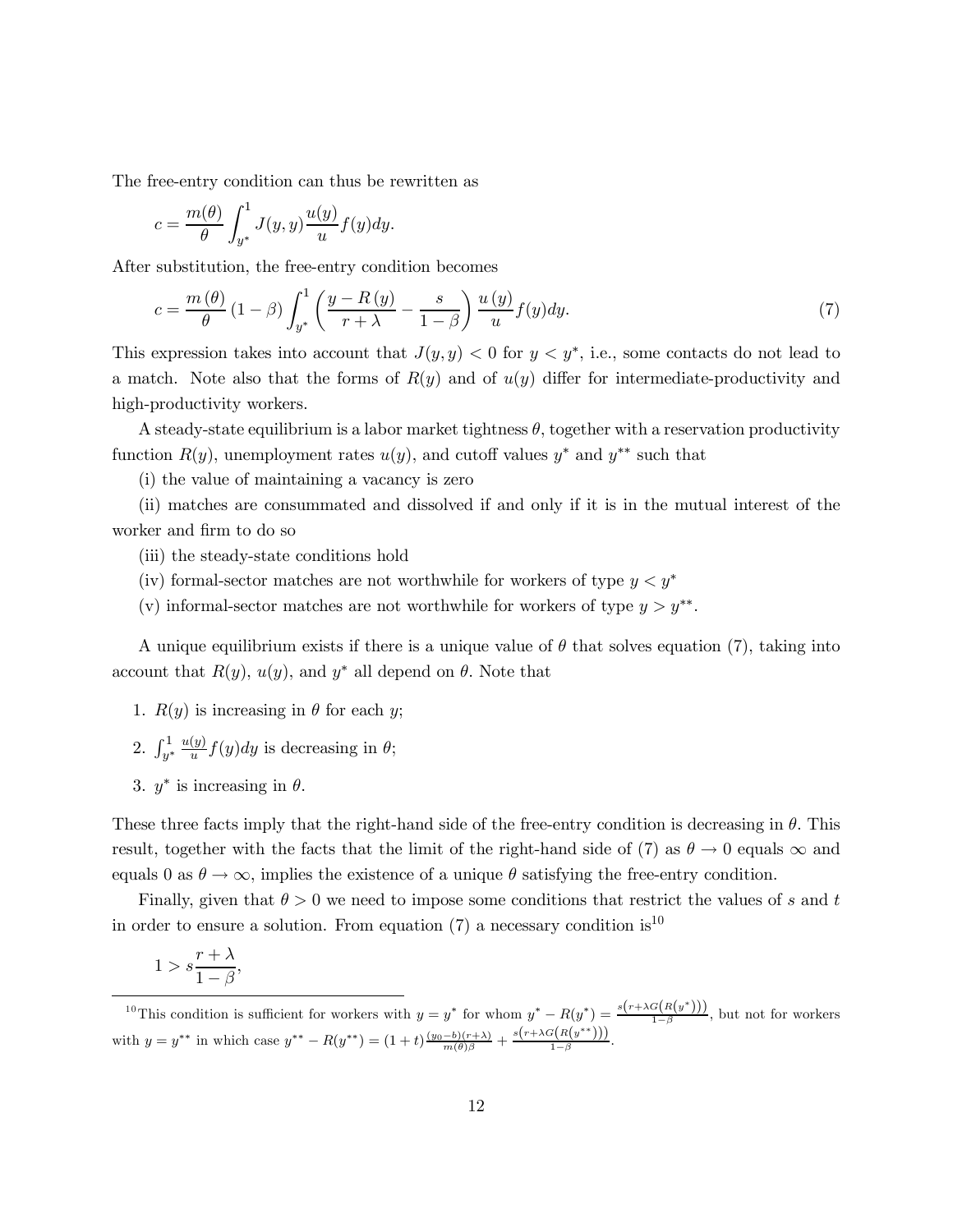and from the reservation productivity schedule(equation (1)),

$$
R(y) + \frac{\lambda}{r + \lambda} \int_{R(y)}^{y} [1 - G(x)] dx = (1 + t) r U(y) - \frac{s [r + \lambda) G(R(y))]}{1 - \beta}.
$$

The term in the r.h.s. must be positive. Then, given that  $rU(y)$  is increasing in y, it is sufficient to check that  $(1 + t)rU(y^*) - \frac{s[r + \lambda \beta G(R(y^*))]}{1 - \beta} > 0$ , which means that it is required that

$$
1 > (1+t)\frac{b(r+\delta) + \alpha y_0}{r+\alpha+\delta} > \frac{s(r+\lambda\beta)}{1-\beta}.
$$

## 3 Distributional Characteristics of Equilibrium

Given assumed functional forms for the distribution functions,  $F(\cdot)$  and  $G(\cdot)$ , and for the matching function,  $m(\theta)$ , and given assumed values for the exogenous parameters of the model, equation (7) can be solved numerically for  $\theta$ . Given  $\theta$ , we can then recover the other equilibrium objects of the model, namely, the cutoff values  $y^*$  and  $y^{**}$ , the reservation productivity schedule,  $R(y)$  (defined for all  $y \geq y^*$ ), the wage as a function of current productivity and type,  $w(y', y)$  (defined for all  $y \geq y^*$  and  $R(y) \leq y' \leq y$ , the type-specific unemployment rates,  $u(y)$ , etc. In fact, we can do more than this. Once we solve for equilibrium, we can simulate the distributions of wages and of match productivities and then use these simulated distributions to compute both the aggregate and distributional effects of labor market policy.

To start, we discuss the computation of the joint distribution of  $(y', y)$  across workers employed in the formal sector. Once we compute this joint distribution (and the corresponding marginals), we can find (i) the distribution of wages (a worker's wage is a function of both his current productivity and his type, i.e., of  $(y', y)$  and (ii) the distribution of productivity, y'.

To find the distribution of  $(y', y)$  across workers employed in the formal sector, we use

$$
h(y', y) = h(y'|y)h(y).
$$

Here  $h(y', y)$  is the joint density,  $h(y'|y)$  is the conditional density, and  $h(y)$  is the marginal density across workers employed in the formal sector. It is relatively easy to compute  $h(y)$ . Let E denote "employed in the formal sector." Then by Bayes Law,

$$
h(y) = \frac{P[E|y]f(y)}{P[E]} = \frac{n_1(y)f(y)}{\int n_1(y)f(y)dy},
$$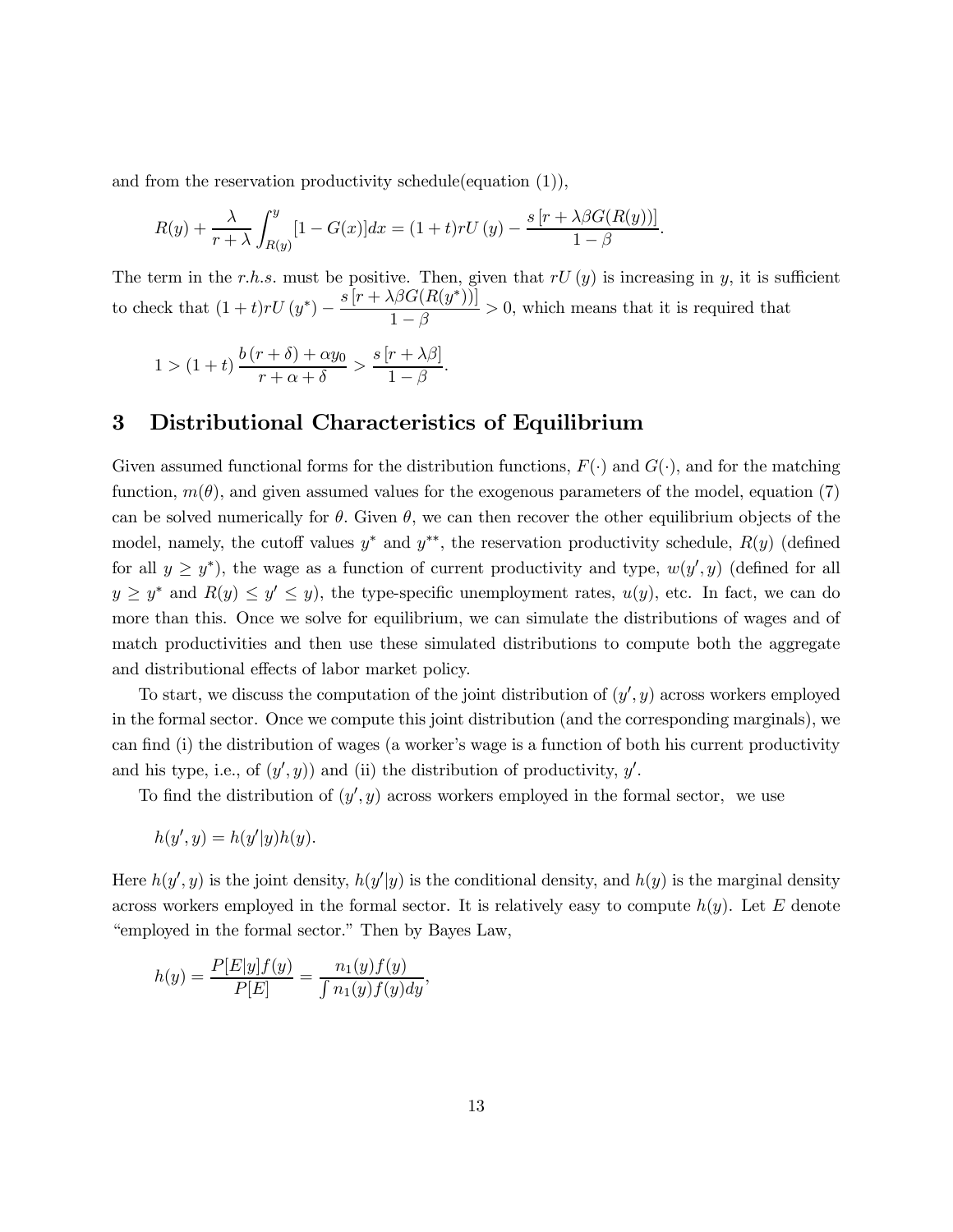where from equations  $(4)$  to  $(6)$ ,

$$
n_1(y) = 0 \qquad \text{for } y < y^*
$$
\n
$$
= \frac{\delta m(\theta)}{\delta m(\theta) + (\alpha + \delta) \lambda G(R(y))} \text{ for } y^* \le y < y^{**}
$$
\n
$$
= \frac{m(\theta)}{m(\theta) + \lambda G[R(y)]} \qquad \text{for } y \ge y^{**}.
$$

Next, we need to find  $h(y'|y)$ . Consider a worker of type y who is employed in the formal sector. Her match starts at productivity y; later, a shock (or shocks) may change her match productivity. Let N denote the number of shocks this worker has experienced to date (in her current spell of employment in a formal-sector job). Since we are considering a worker who is employed in the formal sector, we know that none of these shocks has resulted in a productivity realization less than  $R(u)$ .

If  $N = 0$ , then  $y' = y$  with probability 1. If  $N > 0$ , then  $y' = y$  with probability  $\frac{1 - G(y)}{1 - G(R(y))}$ , i.e., the probability that the productivity shock is greater than or equal to  $y$  (conditional on the worker being employed) in which case the productivity reverts to y. Combining these terms, we have that conditional on y, y' = y with probability  $P[N = 0] + \frac{1 - G(y)}{1 - G(R(y))}P[N > 0]$ . Similarly, the conditional density of y' for  $R(y) \le y' \le y$  is

$$
h(y'|y) = \frac{g(y')}{1 - G(R(y))} P[N > 0] \text{ for } R(y) \le y' < y.
$$

Thus, for a worker of type y, we need to find  $P[N=0]$ .

To do this, we first condition on elapsed duration. Consider a worker of type y whose elapsed duration of employment in her current formal sector job is t. This worker type exits formal sector employment at Poisson rate  $\lambda G(R(y))$ ; equivalently, the distribution of completed durations for a worker of type y is exponential with parameter  $\lambda G(R(y))$ . The exponential has the convenient property that the distributions of completed and elapsed durations are the same.

Let  $N_t$  be the number of shocks this worker has realized given elapsed duration t. Shocks arrive at rate  $\lambda$ . However, as the worker is still employed, we know that none of the realizations of these shocks was below  $R(y)$ . Thus,  $N_t$  is Poisson with parameter  $\lambda(1 - G(R(y))t$ , and  $P[N_t = 0]$  $\exp{\{-\lambda(1-G(R(y))t\}}$ . Integrating  $P[N_t=0]$  against the distribution of elapsed duration gives

$$
P[N=0] = \int_0^\infty \exp\{-\lambda(1 - G(R(y))t\}\lambda G(R(y))\exp\{-\lambda G(R(y))t\}dt = G(R(y))
$$

for a worker of type y.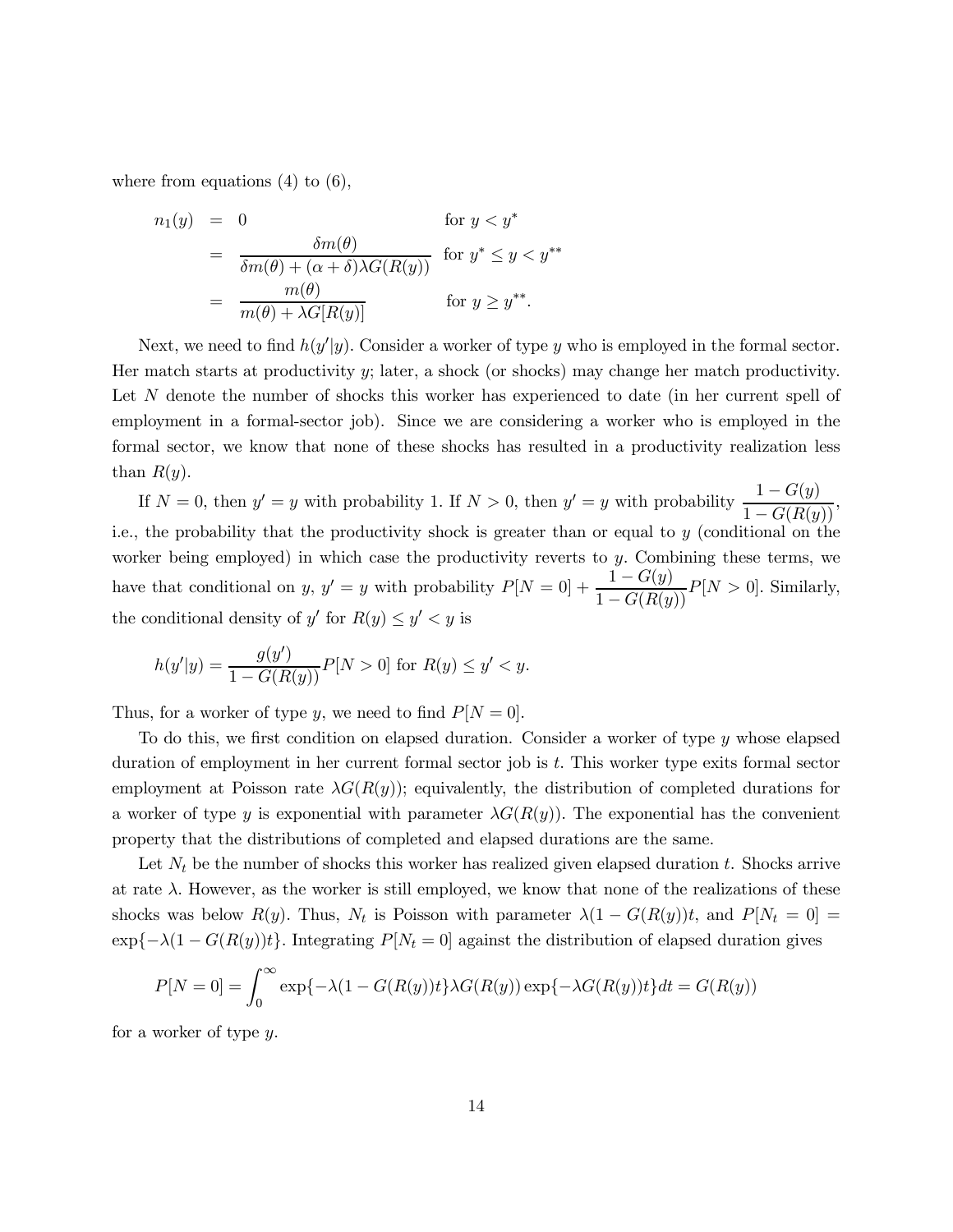Thus, the probability that a worker of type y is working to her potential when she is employed in a formal sector job (i.e., that  $y' = y$ ) is

$$
P[y' = y|y] = G(R(y)) + \frac{1 - G(y)}{1 - G(R(y))}(1 - G(R(y))) = 1 - (G(y) - G(R(y))).
$$

The density of  $y'$  across all other values that are consistent with continued formal-sector employment for a type y worker is

$$
h(y'|y) = \frac{g(y')}{1 - G(R(y))} (1 - G(R(y))) = g(y') \text{ for } R(y) \le y' < y.
$$

In principle, we can compute the joint distribution of  $(y', y)$  analytically, but in practice the algebraically complicated form of  $R(y)$  makes this difficult. We use the following simulation procedure to solve this problem. First, make a random draw from  $H(y)^{11}$ , the distribution function corresponding to  $h(y)$ . Then, given y, make a draw from  $h(y'|y)$ . (With probability  $1-(G(y)-G(R(y))),$  $y' = y$ ; with probability  $G(y) - G(R(y))$ , y' is a random draw from  $G(\cdot)$  over the interval  $[R(y), y]$ To sample from the latter, make a random draw from  $[R(y), y)$ , etc.) The  $(y', y)$  pair generated in this way constitutes a random draw from  $h(y', y)$ . Repeat this procedure many (e.g., 1000) times. We then have a pseudo-random sample from the joint distribution.

Given the pseudo-random sample from  $H(y', y)$ , it is straightforward to simulate the distribution of wages. (Just plug each "sampled "  $(y', y)$  pair into the formula for  $w(y', y)$ .) We extend this to include all employed workers by noting that a fraction  $\frac{n_0}{n_0}$  $\frac{n_0}{n_0 + n_1}$  of the workers who are employed at any time are employed in the informal sector. Thus, for example, to compute the average "wage" (i.e., averaged across all the employed, including informal sector workers), we can take a weighted average of  $y_0$  and the average formal-sector wage. We can also (trivially) simulate the distribution of productivity as the marginal distribution of  $y'$ . (And we can extend this by adding in the mass of workers who are producing at level  $y_0$  in the informal sector.) We present simulations of the model and these distributions in the next section.

## 4 Simulation Results

We now present our numerical analysis of the effects of labor market policy. For all our simulations, we assume the following functional forms and parameter values. First, we assume that the distribution of worker types, i.e.,  $y$ , is uniform over  $[0,1]$  and that the productivity shock, i.e.,  $x$ , is likewise drawn from a standard uniform distribution. We assume the standard uniform for

<sup>&</sup>lt;sup>11</sup>That is, we make a random draw from [0, 1]. Call this draw z. Then find  $H^{-1}(z)$ , i.e., the type y with the property that a fraction  $z$  of workers employed in the formal sector are of that type or lower.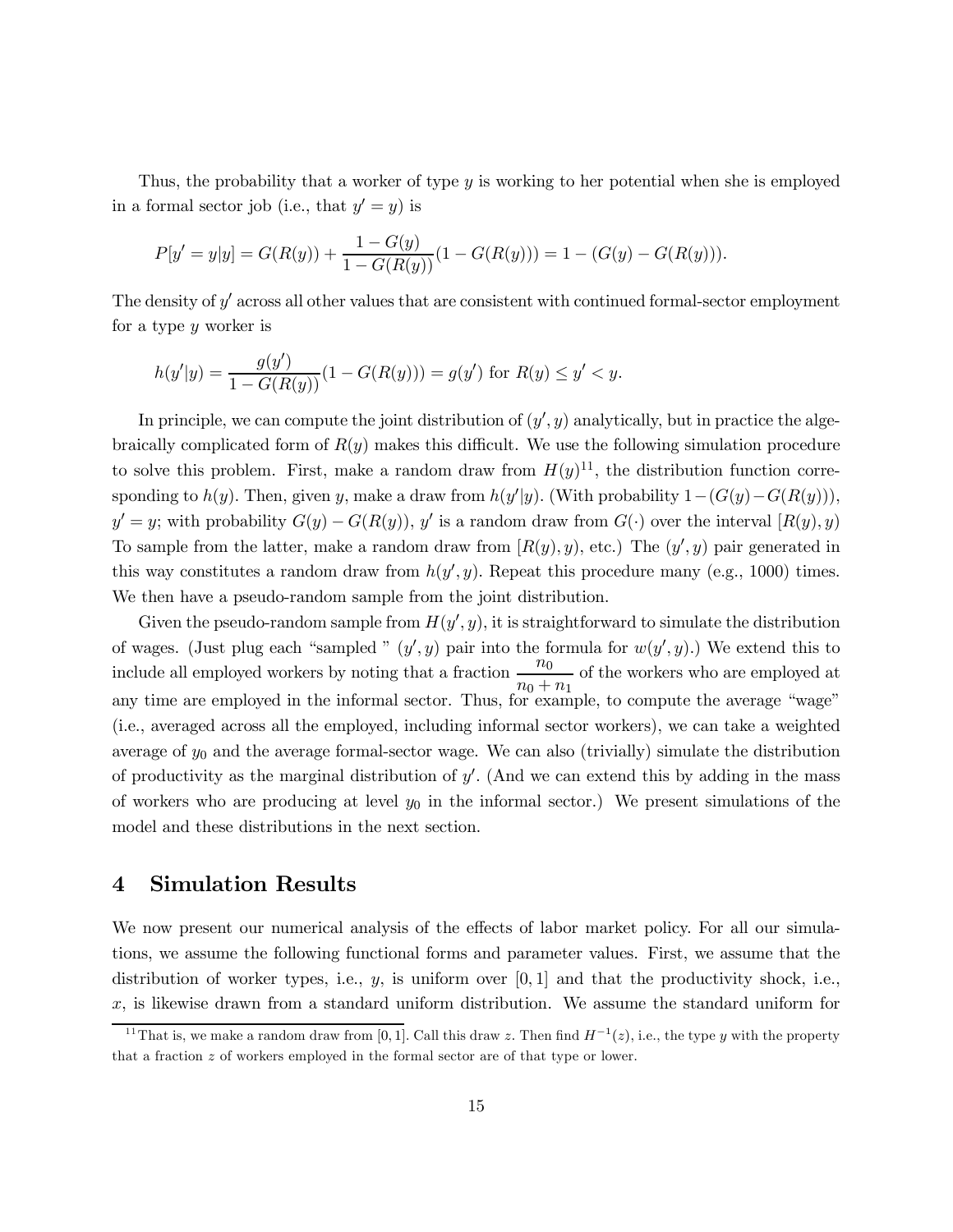computational convenience, but it would not be appreciably more difficult to solve the model using flexible parametric distributions, e.g., betas, for  $F(\cdot)$  and  $G(\cdot)$ . Second, we assume a Cobb-Douglas matching function, namely,  $m(\theta)=4\theta^{1/2}$ . The Cobb-Douglas form is a standard assumption; we chose the scale parameter to give reasonable results for labor market tightness. Third, we chose our parameter values with a year as the implicit unit of time. We set  $r = 0.05$  as the discount rate. We normalize the flow income equivalent of leisure to  $b = 0$ . The parameters for the informal sector are  $y_0 = 0.35$ ,  $\alpha = 5$  and  $\delta = 0.5$ , and the formal-sector parameters are  $c = 0.3$ ,  $\beta = 0.5$ , and  $\lambda = 1$ . Note that the share parameter,  $\beta$ , equals the elasticity of the matching function with respect to labor market tightness, i.e., the Hosios value. Our parameter values were chosen to produce plausible results for our baseline case of  $s = t = 0$ .

Consider first the baseline case given in row 1 of Table 1. With no severance payment or payroll taxation, our baseline generates labor market tightness of 1.21. More than 30 percent of the labor force is "low productivity" and works only in the informal sector, while about 60 percent of the labor force works only in the formal sector. The remaining 10 percent would work in either sector. The reservation productivity for the worker who is just on the margin for working in the formal sector  $(y = y^*)$  is the same as that worker's type. With no severance payment, it is worthwhile employing this worker even though his match would end were its productivity to go even a bit below his maximum level. Next, note that  $R(y^{**}) < R(y^{*})$ . As we noted earlier, there are two effects of y on the reservation productivity. First, more productive workers have greater "upside potential"; on the other hand, more productive workers have better alternative options. The first effect dominates among medium productivity workers for this parameterization, however, the first panel of Figure 1 shows that  $R(y)$  is rising above  $y^{**}$ , i.e., for all high productivity workers. The next four columns in Table 1 give average unemployment rates. The average unemployment rate for the baseline case is 8.6 percent. Among low-productivity workers, the unemployment rate is  $\frac{\delta}{\alpha + \delta} = 9.1$  percent. The average unemployment rate for medium-productivity workers is much lower, reflecting the fact that these workers take both informal- and formal-sector jobs. Finally, the average unemployment rate for high-productivity workers is 9.1 percent. This reflects the fact that these workers do not take up informal-sector opportunities. Next, we present two summary statistics for the formal sector. Average worker productivity for workers in this sector is 0.629 and the corresponding average wage for these workers is 0.574. The final column gives gross total output  $(Y)$ , i.e., the sum of outputs from the informal and formal sectors. We could compute output net of vacancy creation costs as  $Y - c\theta u = 0.45$ .

The next four rows of Table 1 show the effect of raising the severance tax. Note that a severance tax of .2 is equivalent to about 40% of the average annual wage in the formal sector. Since the severance tax makes vacancy creation less attractive, we find that  $\theta$ , labor market tightness,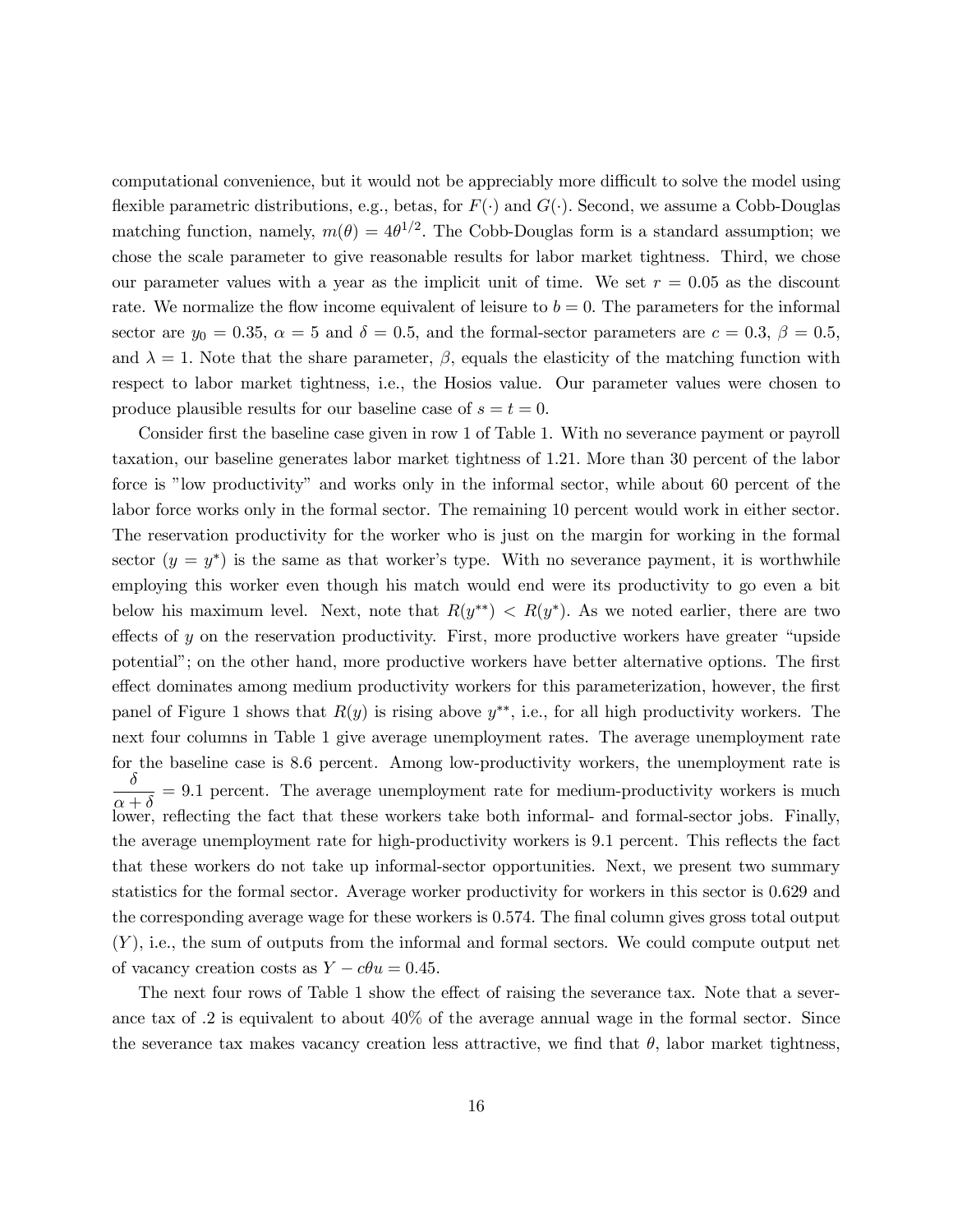decreases. The severance tax shifts the reservation productivity schedule down. This is a consequence of the fact that the severance tax makes it more costly to end matches. In addition, the severance tax affects the composition of the sectors. The first cutoff value,  $y^*$ , falls with s. The reason is that formal sector employment is more attractive to the previously marginal worker because jobs last longer when the severance tax is higher. The effect on the second cutoff value, y∗∗, is more complicated. On the one hand, formal sector jobs are again more attractive because of their longer duration, but, on the other hand, a worker who receives an informal sector opportunity takes into account the fact that  $\theta$  decreases with the severance tax implying that the arrival rate of formal sector jobs falls. The unemployment for low productivity workers is unaffected by the severance tax. The unemployment rate for high productivity workers falls. The effect of increasing job duration outweighs the reduction in the job arrival rate. For the medium productivity workers, the unemployment rate falls slightly as it is a mixture of the effects on the other two worker types. The overall unemployment falls for two reasons. First, it reflects the reduction in unemployment associated with formal sector jobs. Second, the compositional changes, i.e., the changes in  $y^*$  and y∗∗, mean that there are more workers who accept both types of jobs. Given the effect on the reservation productivities, it is not surprising that we find a reduction in average productivity. Correspondingly, we find a reduction in the average formal sector wage. Gross and net output fall considerably.

Table 2 presents the effects of varying the payroll tax holding the severance tax at zero. Note that we are considering payroll taxes up to 40 percent. A payroll tax of 40 percent on average is more costly than a severance tax of .2 since the average duration of a formal sector job with  $s = 0.2$  is greater than one year. As indicated in Table 2, increasing the payroll tax reduces  $\theta$  since it makes formal sector vacancy creation less attractive. In contrast to the effect of the severance tax, the payroll tax decreases job duration by shifting up the reservation productivity schedule. (As can be seen in Figure 1, the payroll tax of .4 shifts the schedule less than the severance tax of .2.) The payroll tax also has compositional effects. The fraction of workers who never take formal sector jobs  $(y < y^*)$  increases substantially with t, and the fraction that only take formal sector jobs  $(y > y^{**})$  decreases substantially with t. Finally, the fraction of workers who will take any job increases with t. The fact that both labor market tightness and expected formal sector job duration decrease implies that unemployment increases among high productivity workers. The effect on overall unemployment, however, is mitigated to some extent by the compositional changes. Consistent with the compositional change and the shift in the reservation productivity schedule, average formal sector productivity rises. Wages received by workers fall, but the wage paid, i.e., the gross wages, increase on average. Gross and net output fall.

The final table examines the effects of increasing s and t simultaneously, namely, to  $s = t =$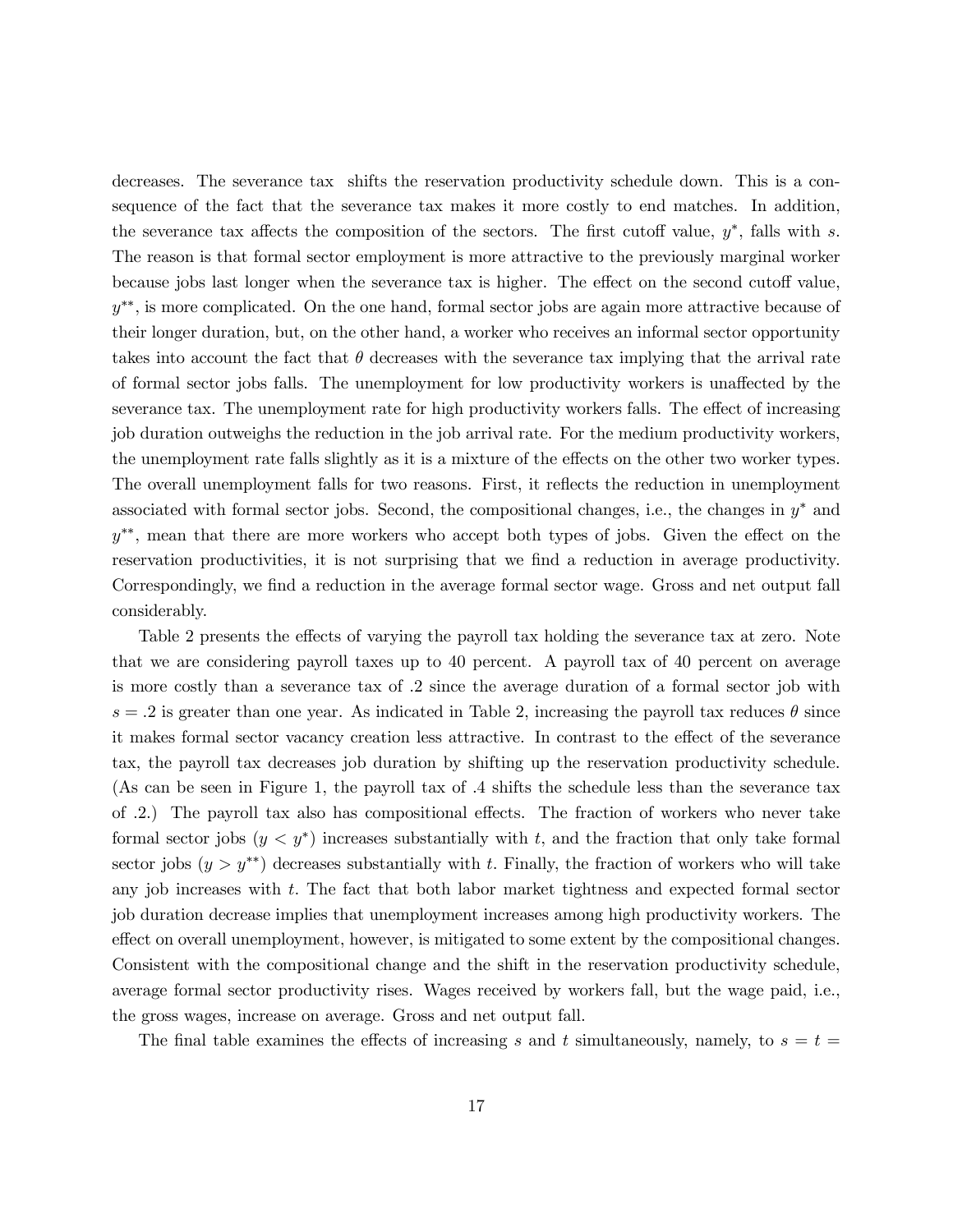0.1. Since both of these taxes make vacancy creation less attractive, labor market tightness falls. Employment duration in the formal sector increases, i.e., the severance tax effect dominates,as can be seen in the final panel of Figure 1. On net, there is a slight decrease in the average unemployment rate among high-productivity workers, which leads to a corresponding fall in the aggregate rate. Average productivity in the formal sector falls as a result of the decrease in the reservation productivity. This leads to a reduction in the wage. Both gross and net output decrease.

Figures 2 and 3 illustrate the effects of  $s$  and  $t$  on the distributions of current productivities and wages across workers employed in the formal sector. Figure 2 shows the densities of types  $(y)$ and current productivities  $(y')$  for various  $(s, t)$  combinations. The density of y is the contaminated one; i.e., it incorporates the different job-finding and job-losing experiences of the various worker types. The distribution of y necessarily first-order stochastically dominates that of  $y'$  since no worker's current productivity can exceed his or her type. This is illustrated by the two densities in the baseline case in the first panel of Figure 2. The severance tax shifts the density of current productivity to the left, reflecting the decrease in reservation productivities. The payroll tax shifts the densities of y and y' to the right, reflecting the compositional effect as well as the fact that the reservation productivity schedule increases. In addition, the variance of both  $y$  and  $y'$  decreases. The final panel of Figure 2 illustrates the effects of increasing s and t simultaneously. The severance tax effects dominate. Figure 3 shows the effects of these policies on wages. In all cases, the policies decrease the mean wage and reduce the variance. As in the previous figure, the effect of the payroll tax is more dramatic, but when the two taxes are used together, the severance tax effect dominates.

## 5 Conclusions

In this paper we build a search and matching model to analyze the effect of labor market policies in an economy with a significant informal sector. In light of the empirical evidence for many developing countries we model an economy where workers operate as self employed in the informal sector. Additionally, depending on their productivity levels, some workers only work in the formal sector, others only work in the informal sector, and an intermediate group of workers goes back and forth between the formal and the informal sectors.

We solve the model numerically and analyze the effect of two labor market policies: a payroll and a severance tax. Despite both policies reduce the rate at which workers find formal sector jobs their effect on unemployment duration, unemployment rate and the size of the informal sector is different. A firing tax greatly increases the average employment duration in the formal sector, reduces overall unemployment, attracts more workers to the formal sector but also leads to more workers to accept any type of offer (formal or informal). In contrast, a payroll tax reduces average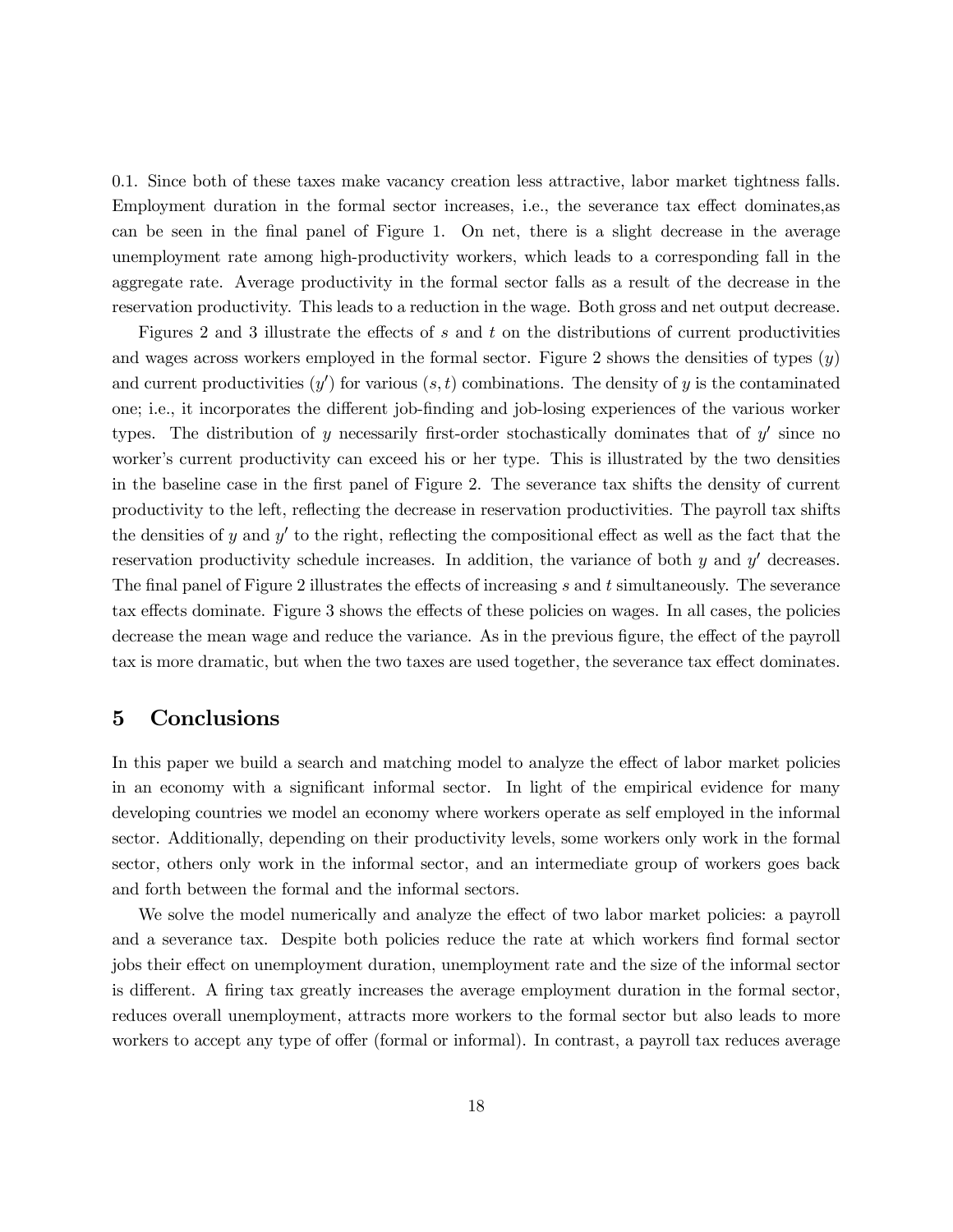unemployment duration in the formal sector, greatly reduces the number of formal sector workers, and significantly increases the size of the informal sector. Total unemployment rises. Under both policies, gross and net output fall.

Although our results suggest that reducing labor market regulations increase output, it is still possible to have a flexible labor market in an economy with a large informal sector. There is a minimum productivity level necessary to work in the formal sector that many workers in developing economies cannot attain. In a policy experiment not shown, we found that only a slight improvement in the distribution of productivities in the population  $F(y)$  significantly increases output and the size of the formal sector. This suggests that policies that give incentives to improve the level human capital can significantly reduce informality and increase welfare.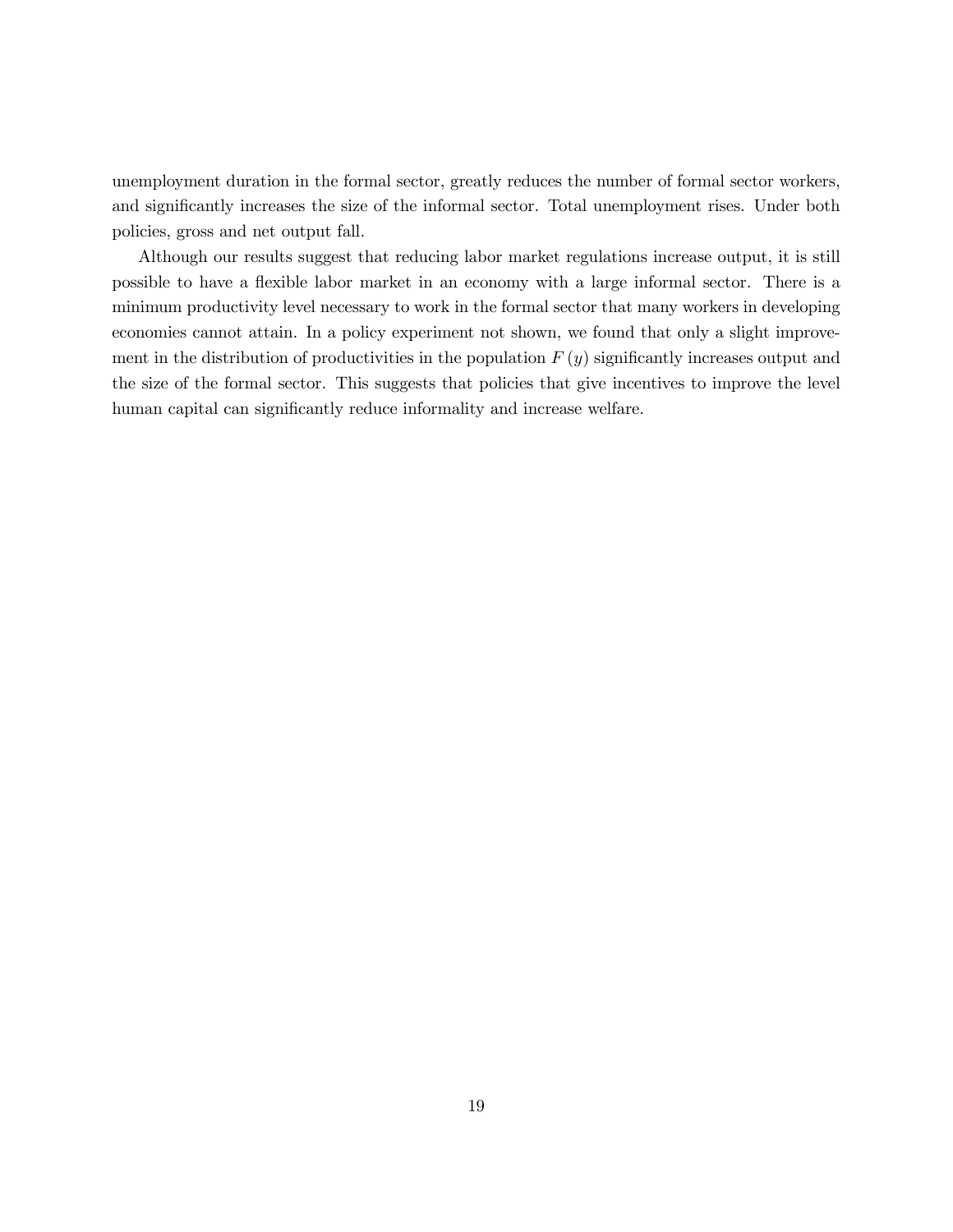# References

- [1] Benhabib J., R. Rogerson and R. Wright (1991) "Homework in Macroeconomics: Household Production and Aggregate Fluctuations", Journal of Political Economy 99, 1166-1187.
- [2] Boeri T. and P. Garibaldi (2005), "Shadow Sorting", Mimeo NBER.
- [3] Dolado, J., M. Jansen, and J. Jimeno (2005), "Dual Employment Protection Legislation: A Framework for Analysis," IZA Discussion Paper # 1564.
- [4] Fugazza M. and J. Jacques (2003), "Labor market institutions, taxation and the underground economy", Journal of Public Economics, 88 395 418.
- [5] Kolm A. and B. Larsen (2003), "Social Norm, the informal sector and unemployment", FinanzArchiv, 59 407-424.
- [6] Masatlioglu W. and J. Rigolini (2005), "Labor Dynamics and the Informal Economy", Mimeo.
- [7] Maloney, W (1999), "Does Informality Imply Segmentation in Urban Labor Markets?" Evidence from Sectoral Transitions in Mexico World Bank Economic Review 13, 275-302.
- [8] Maloney, W. (2005), "Informality Revisited," World Development, forthcoming.
- [9] Mortensen, D. and C. Pissarides (1994), "Job Creation and Job Destruction in the Theory of Unemployment," Review of Economic Studies, 61 397-415.
- [10] Mortensen D. and C. Pissarides (2003), "Taxes, Subsidies and Equilibrium Labor Market Outcomes", in Designing Inclusion: Tools to Raise Low-End Pay and Employment in Private Enterprise, edited by Edmund S. Phelps, Cambridge: Cambridge University Press.
- [11] Parente S., R. Rogerson and R. Wright (2000) "Homework in Development Economics: Household Production and the Wealth of Nations", *Journal of Political Economy 108, 680-687*.
- [12] Schneider, F. and D. Enste (2000), "Shadow Economies: Sizes, Causes, Consequences," Journal of Economic Literature, 38, 77-114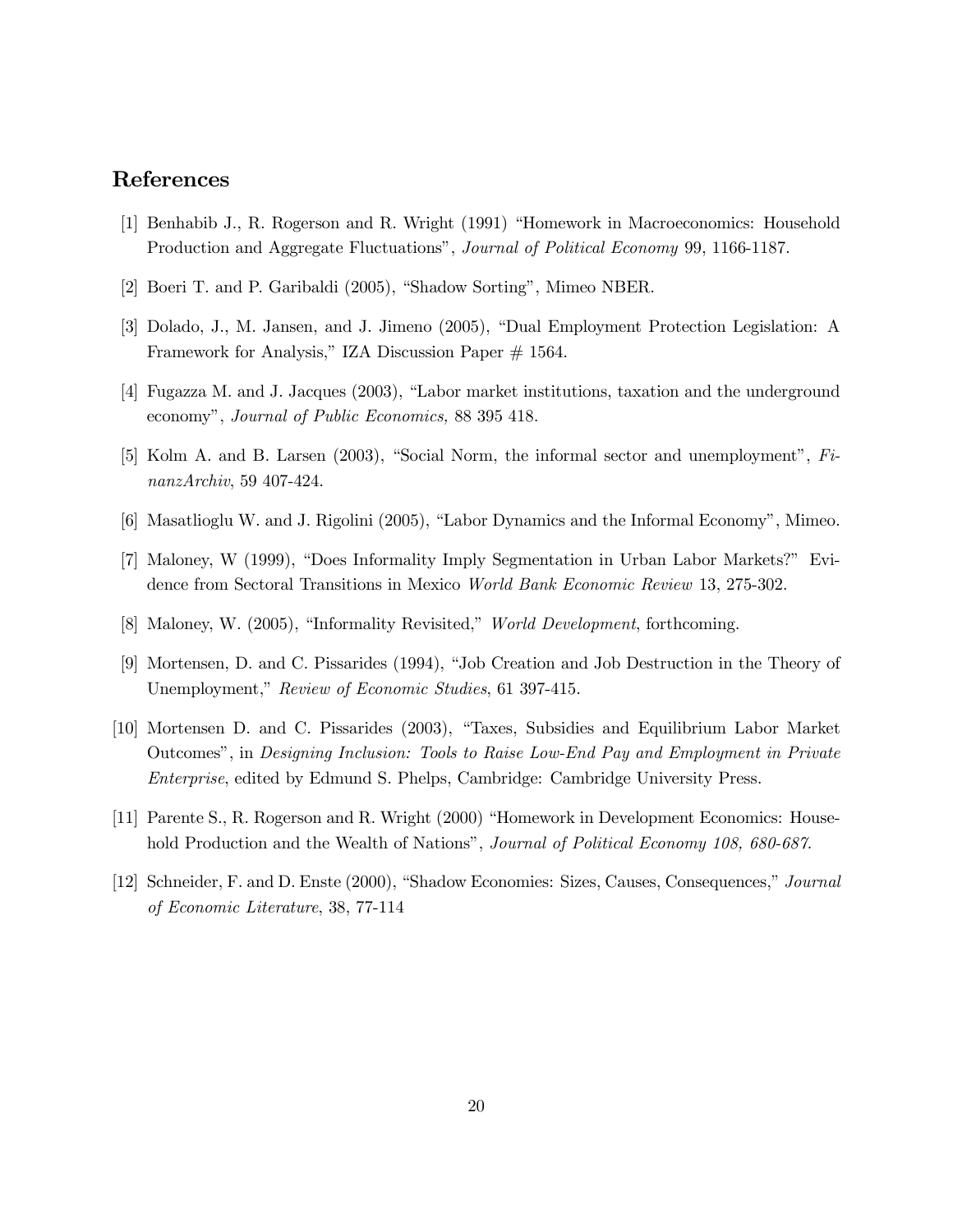|                  |          |       |          |          |             | u rates by type |       |       |       | formal          |                | total |
|------------------|----------|-------|----------|----------|-------------|-----------------|-------|-------|-------|-----------------|----------------|-------|
| $\boldsymbol{s}$ | $\theta$ | $y^*$ | $y^{**}$ | $R(y^*)$ | $R(y^{**})$ | low             | med   | high  | total | $\overline{y}'$ | $\overline{w}$ | Υ     |
| $\theta$         | 1.21     | 0.315 | 0.410    | 0.315    | 0.243       | 0.091           | 0.037 | 0.091 | 0.086 | 0.629           | 0.574          | 0.485 |
| $.05\,$          | 0.93     | 0.307 | 0.407    | 0.275    | 0.192       | 0.091           | 0.036 | 0.087 | 0.083 | 0.604           | 0.548          | 0.474 |
| .1               | 0.68     | 0.299 | 0.407    | 0.241    | 0.145       | 0.091           | 0.035 | 0.083 | 0.080 | 0.576           | 0.523          | 0.460 |
| $.15\,$          | 0.46     | 0.291 | 0.411    | 0.213    | 0.097       | 0.091           | 0.035 | 0.077 | 0.076 | 0.546           | 0.499          | 0.445 |
| $\cdot$ 2        | 0.30     | 0.284 | 0.423    | 0.188    | 0.046       | 0.091           | 0.033 | 0.065 | 0.068 | 0.508           | 0.474          | 0.426 |

Table 1: Effects of Varying  $s$  with  $t=0$ 

Table 2: Effects of Varying t with  $s = 0$ 

|          |                 |       |          |          |             |       | u rates by type |       | formal |                 | total          |       |
|----------|-----------------|-------|----------|----------|-------------|-------|-----------------|-------|--------|-----------------|----------------|-------|
| $t\,$    | $\theta$        | $y^*$ | $y^{**}$ | $R(y^*)$ | $R(y^{**})$ | low   | med             | high  | total  | $\overline{y}'$ | $\overline{w}$ | Y     |
| $\theta$ | $\mathord{.}21$ | 0.315 | 0.410    | 0.315    | 0.243       | 0.091 | 0.037           | 0.091 | 0.086  | 0.629           | 0.574          | 0.485 |
| 0.1      | .17             | 0.347 | 0.459    | 0.347    | 0.272       | 0.091 | 0.040           | 0.095 | 0.088  | 0.646           | 0.535          | 0.483 |
| 0.2      | .12             | 0.378 | 0.511    | 0.378    | 0.302       | 0.091 | 0.043           | 0.100 | 0.089  | 0.665           | 0.504          | 0.480 |
| 0.3      | 1.07            | 0.410 | 0.565    | 0.410    | 0.334       | 0.091 | 0.045           | 0.105 | 0.090  | 0.683           | 0.477          | 0.475 |
| 0.4      | 1.01            | 0.441 | 0.623    | 0.441    | 0.367       | 0.091 | 0.048           | 0.110 | 0.090  | 0.703           | 0.454          | 0.467 |

Table 3: Results with  $s=t=0$  and  $s=t=0.1\,$ 

|          |       |          |          |             |                 | u rates by type |       | formal |                 | total          |       |
|----------|-------|----------|----------|-------------|-----------------|-----------------|-------|--------|-----------------|----------------|-------|
| $\theta$ | $u^*$ | $y^{**}$ | $R(y^*)$ | $R(y^{**})$ | $_{\text{low}}$ | med             | high  | total  | $\overline{u}'$ | $\overline{w}$ |       |
| 1.21     | 0.315 | 0.410    | 0.315    | 0.243       | 0.091           | 0.037           | 0.091 | 0.086  | 0.629           | 0.574          | 0.485 |
| 0.66     | 0.331 | 0.460    | 0.268    | 0.167       | 0.091           | 0.038           | 0.087 | 0.082  | 0.593           | 0.488          | 0.459 |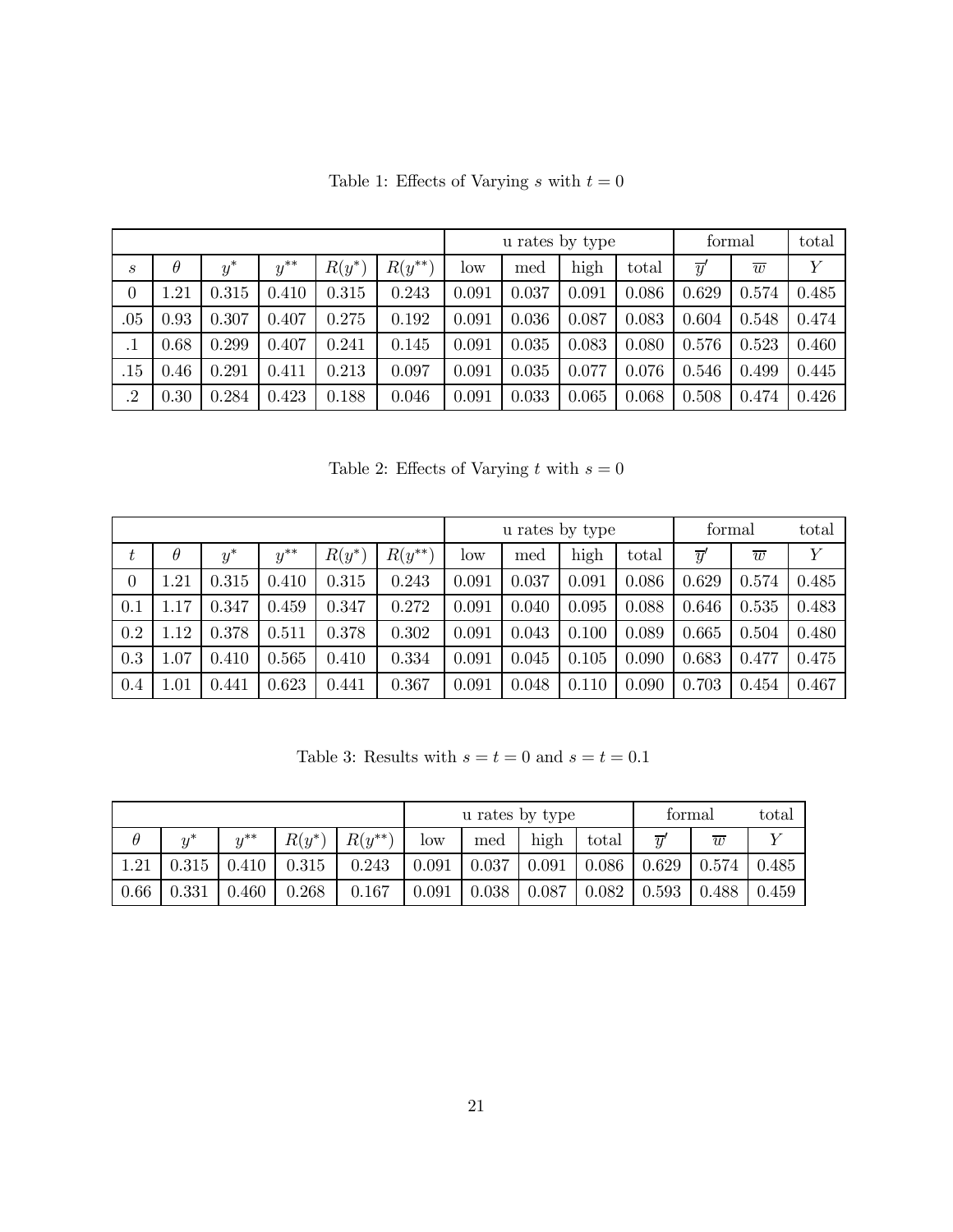

Figure 1:  $R(y)$  for Various  $(s, t)$  Combinations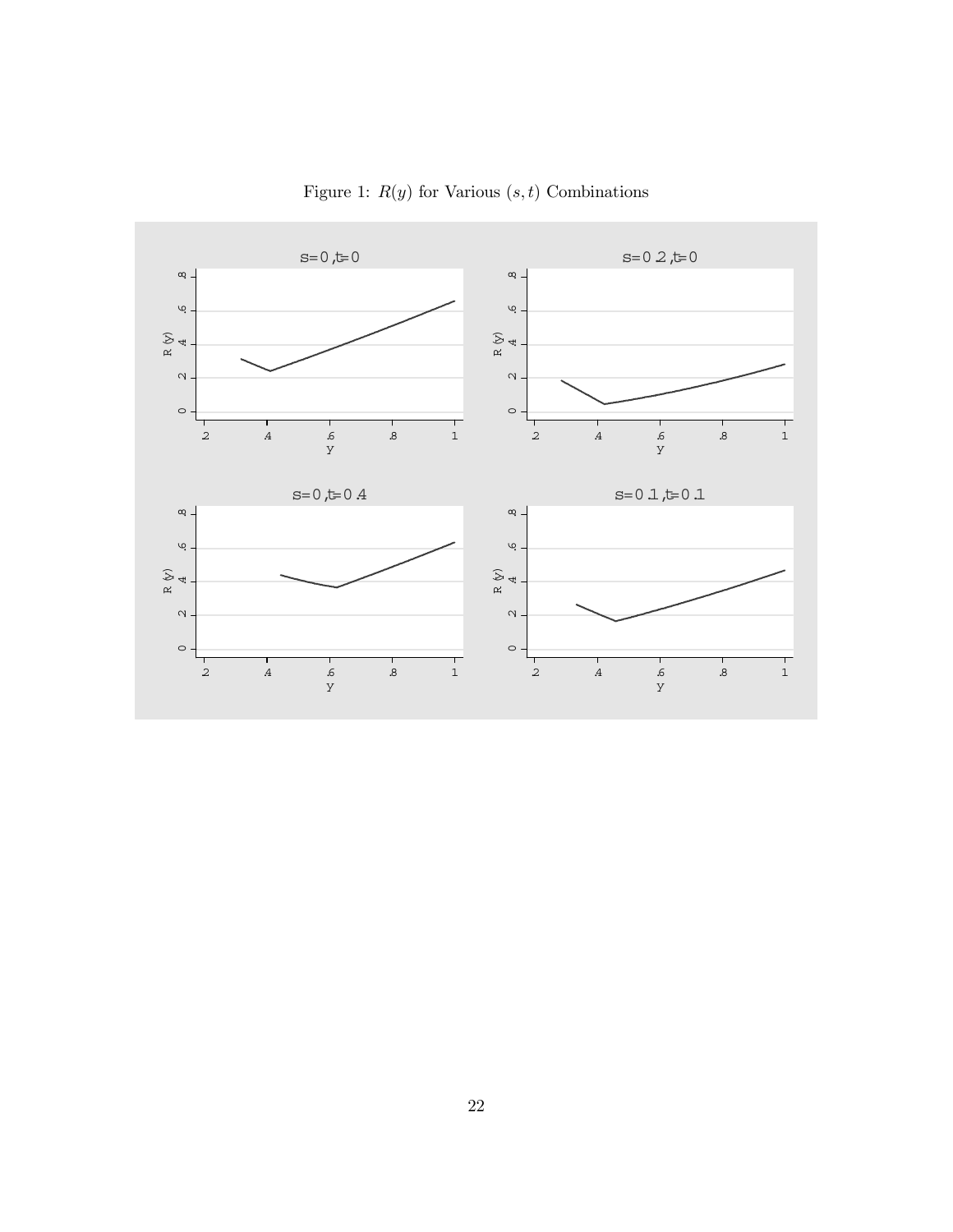

Figure 2: Densities of Types and Current Productivities